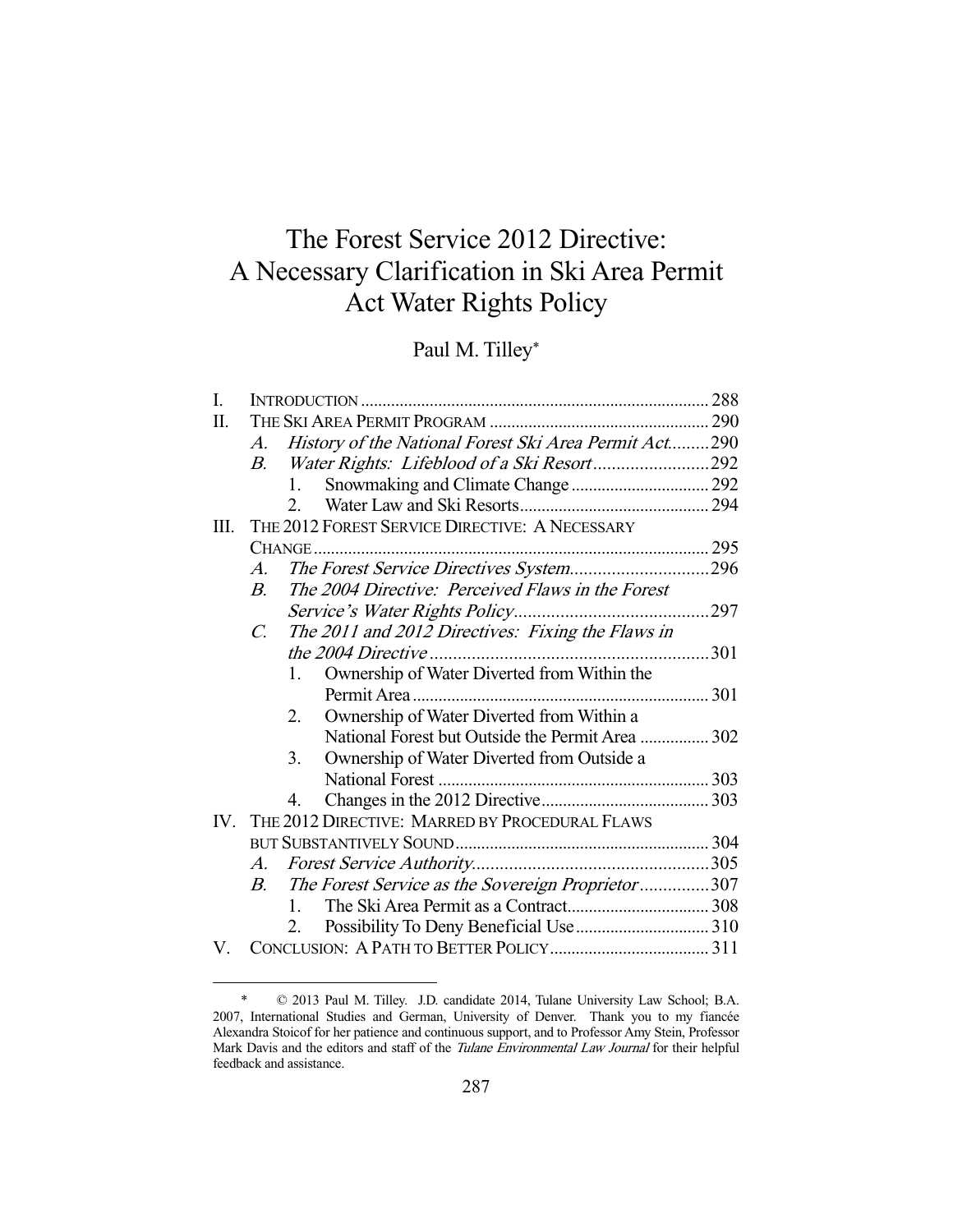#### I. INTRODUCTION

 In 2011 and 2012, after years of working with a poorly understood and inconsistently enforced water rights policy under the Ski Area Permit program, the United States Forest Service (Forest Service) took an initial step to develop a more coherent, consistent, and fair policy for ski resorts operating within the national forests. The amended water rights policy of the Ski Area Permit program—the 2011 and 2012 Directives—required that in select circumstances ski areas seeking Ski Area Permits on Forest Service lands must acquire water rights in the name of the United States. Such a change in policy did not go unnoticed. Soon after the release of the Directives, the National Ski Areas Association (NSAA) sued the Forest Service, claiming, among other things, that the amended policy constituted a violation of the public notice and comment provisions of the Administrative Procedure Act (APA) and that the Forest Service lacked the statutory authority to issue the 2012 Directive.<sup>1</sup> The United States District Court for the District of Colorado upheld the NSAA's challenge, vacated and enjoined the Forest Service from enforcing the 2012 Directive, and remanded it back to the Forest Service to reissue the 2012 Directive in a fashion that fully complied with the public comment procedures required by the  $APA$ .<sup>2</sup> However, the District Court stopped short of addressing the substantive violations alleged given that the 2012 Directive was vacated and not enforced.<sup>3</sup>

 While the NSAA scored a procedural victory in the District Court, and rightly forced the Forest Service to comply with the public comment provisions of the APA, the Forest Service will likely win if a form of the 2012 Directive is challenged on its substance. The Forest Service claims that the 2012 Directive is an attempt to address shortcomings in earlier Forest Service policy, and the Forest Service arguably took a step in the right direction.<sup>4</sup> The 2012 Directive proposed a permit policy that addresses water rights for diversions from Forest Service land within the permit area, from Forest Service land outside the permit area, and from private lands.<sup>5</sup> In fine-tuning the Ski Area Permit process, the Forest Service took a needed step to spell out a policy that ensures water

 <sup>1.</sup> Nat'l Ski Areas Ass'n v. U.S. Forest Serv., No. 12-cv-00048-WJM, 2012 WL 6618263, at \*5 & n.7 (D. Colo. Dec. 19, 2012).

<sup>2.</sup> *Id.* at \*16.

 <sup>3.</sup> Id. at \*5.

 <sup>4.</sup> Defendants' Response at 4-8, Nat'l Ski Areas Ass'n, 2012 WL 6618263 (No. 12-cv-00048-WJM).

 <sup>5.</sup> Id. at 9-12 (citing U.S. FOREST SERV., FOREST SERVICE HANDBOOK interim directive no. 2709.11-2012-3 (2011) [hereinafter FOREST SERVICE HANDBOOK]).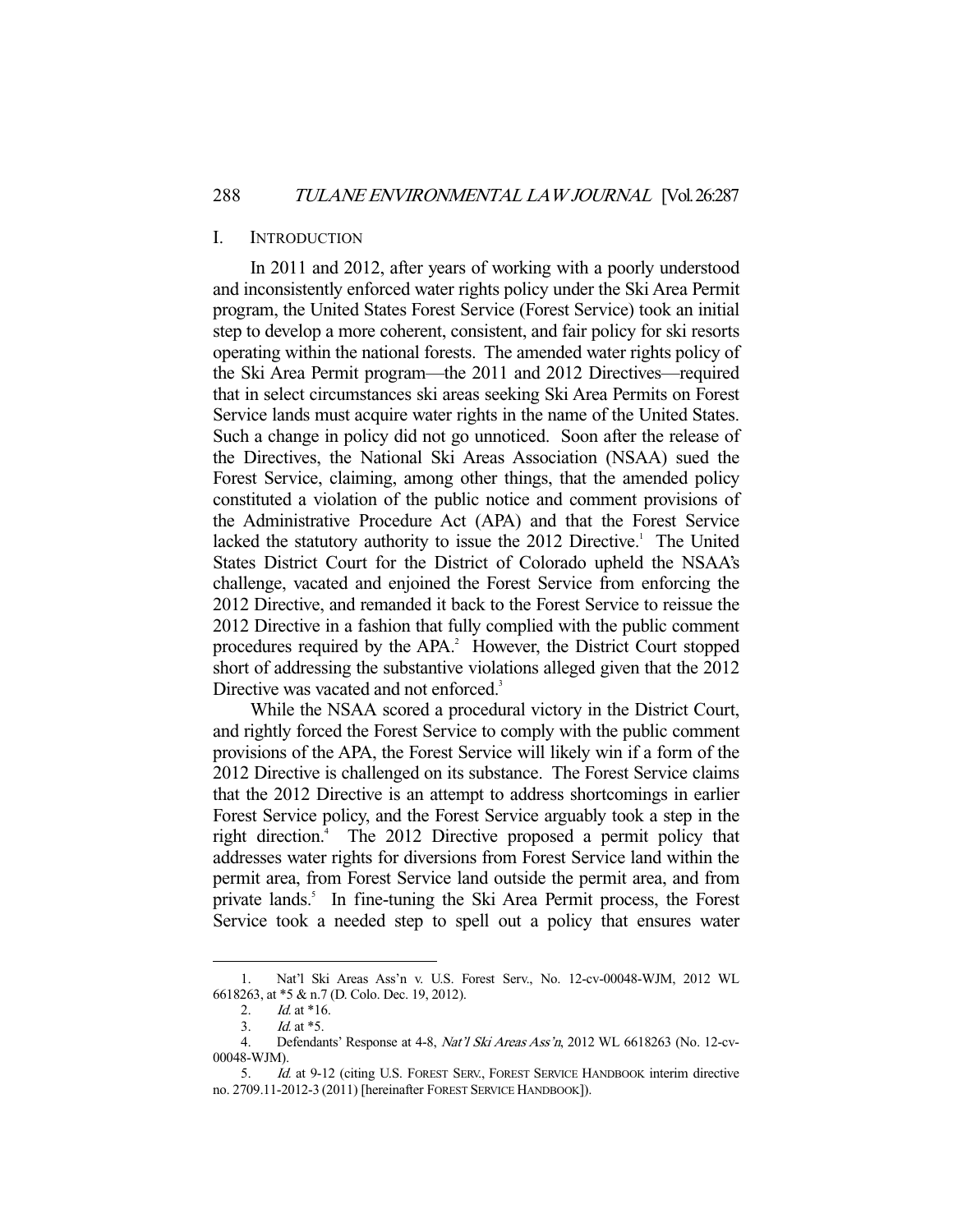remains primarily with the public land when the diversion originates on public land and secures the water for the permit's central purpose: recreation and ski areas.

 This Comment argues that while the Forest Service fell short on procedure, it came through on substance. In drafting the 2012 Directive, the Forest Service filled gaps in earlier policy and acted within its statutory authority and capacity as a sovereign proprietor. While some of the NSAA's concerns are justified, the 2012 Directive is a valid effort to rectify shortcomings in prior Ski Area Permit policy and to ensure that water rights acquired during the permit process cannot be severed from public lands. Such a policy is consistent with past Forest Service policy of ensuring water diverted from national forests remains under the ownership of the United States and is well within the statutory authority granted to the Forest Service under the Ski Area Permit Act. Water is essential to the successful operation of a ski resort, and one can understand why ski resorts would object to acquiring an essential aspect of their business in the name of the United States. However, ski resorts within national forests operate in a realm where the Forest Service has considerable discretionary authority, and the ski resorts will likely have to accept such a permit condition as a cost incidental to operating within the national forests. Ski resort operators also have much to gain from a policy that is thorough, well understood, and consistently enforced.

 This Comment proceeds as follows: Part II provides a background of the National Forest Ski Area Permit Act of 1986, the impact of climate change on ski area operations, and the role of water rights in ski area operations. Part III outlines the Forest Service Directives System, the history leading up to the development of the 2012 Directive, and the rationale behind the changes made in the 2012 Directive. Part IV suggests that the 2012 Directive was within the statutory authority of the Forest Service and would withstand a substantive challenge. It also suggests that a permit could be analyzed as a contract between a permit holder and the Forest Service. In Part V, the Comment concludes by stating that the Forest Service and members of the NSAA would benefit from retaining the core aspects of the 2012 Directive because it provided the rubric for a thorough and fair policy that could be consistently enforced.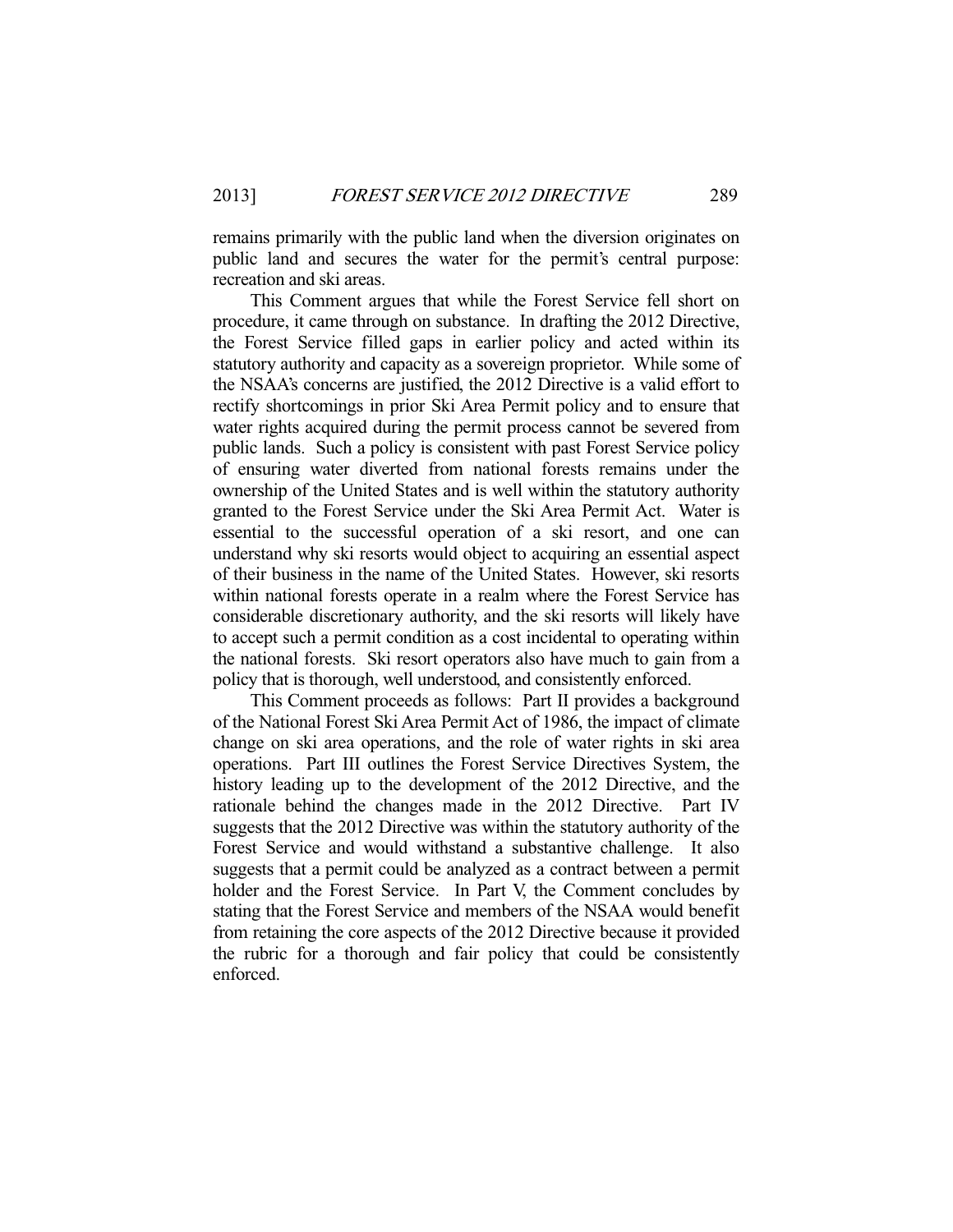#### II. THE SKI AREA PERMIT PROGRAM

 A majority of the largest ski resorts in the United States reside at least partly within national forests managed by the Forest Service.<sup>6</sup> Ski resorts must work with the Forest Service to attain the required permits to gain access to, and operate on, these public lands. This Part provides some necessary background on the Ski Area Permit Act of 1986, ski area operations, and water law.

#### A. History of the National Forest Ski Area Permit Act

 The Forest Service derives its ski area permitting authority from the National Forest Ski Area Permit Act of 1986 (Ski Area Permit Act).<sup>7</sup> The Ski Area Permit Act replaced a dual permitting policy that required ski area developers to receive a "term permit" for resort lodges, operational buildings, and lift equipment and "annual permits" for the ski runs and other land necessary for resort operations.<sup>8</sup> Term permits were issued for a maximum of eighty acres of land and for up to thirty years.<sup>9</sup> In seeking a revision to the dual permitting policy, the Forest Service cited difficulty in administering a complex dual permit system and echoed concerns held by permit holders that the insecurity created by the annual permits impeded the ability to secure credit for ski area development.<sup>10</sup>

 The Ski Area Permit Act replaced the dual permitting policy with a single "ski area permit" policy in which the Forest Service grants Ski Area Permits for maximum terms of forty years, unless public policy concerns call for a shorter term.<sup>11</sup> The Forest Service determines the permit acreage and makes its determinations based on the permit seekers' "needs for ski operations and appropriate ancillary facilities."<sup>12</sup> Renewal of a permit is within the discretionary authority of the Forest Service, and the Forest Service may cancel a permit for nonpayment of permit fees or if the permitted area is needed for "higher public purposes."<sup>13</sup> The Forest Service also retains the authority to impose reasonable terms and conditions and may modify the permit "to

 <sup>6.</sup> C. Wayne McKinzie, Note, Ski Area Development After the National Forest Ski Area Permit Act of 1986: Still an Uphill Battle, 12 VA. ENVTL. L.J. 299, 302-03 (1993).

 <sup>7. 16</sup> U.S.C. § 497b (2006).

 <sup>8.</sup> McKinzie, supra note 6, at 308.

 <sup>9.</sup> Id.

<sup>10.</sup> *Id.* at 309 (citing 53 Fed. Reg. 40,739 (Oct. 18, 1988)).

 <sup>11. 16</sup> U.S.C. § 497b(b)(2).

<sup>12.</sup> *Id.* § 497b(b)(3).

<sup>13.</sup> Id. § 497b(b)(4)-(5). The statute provides little guidance on what constitutes "higher public purposes." A determination on what this constitutes is presumably within the discretionary authority of the Forest Service.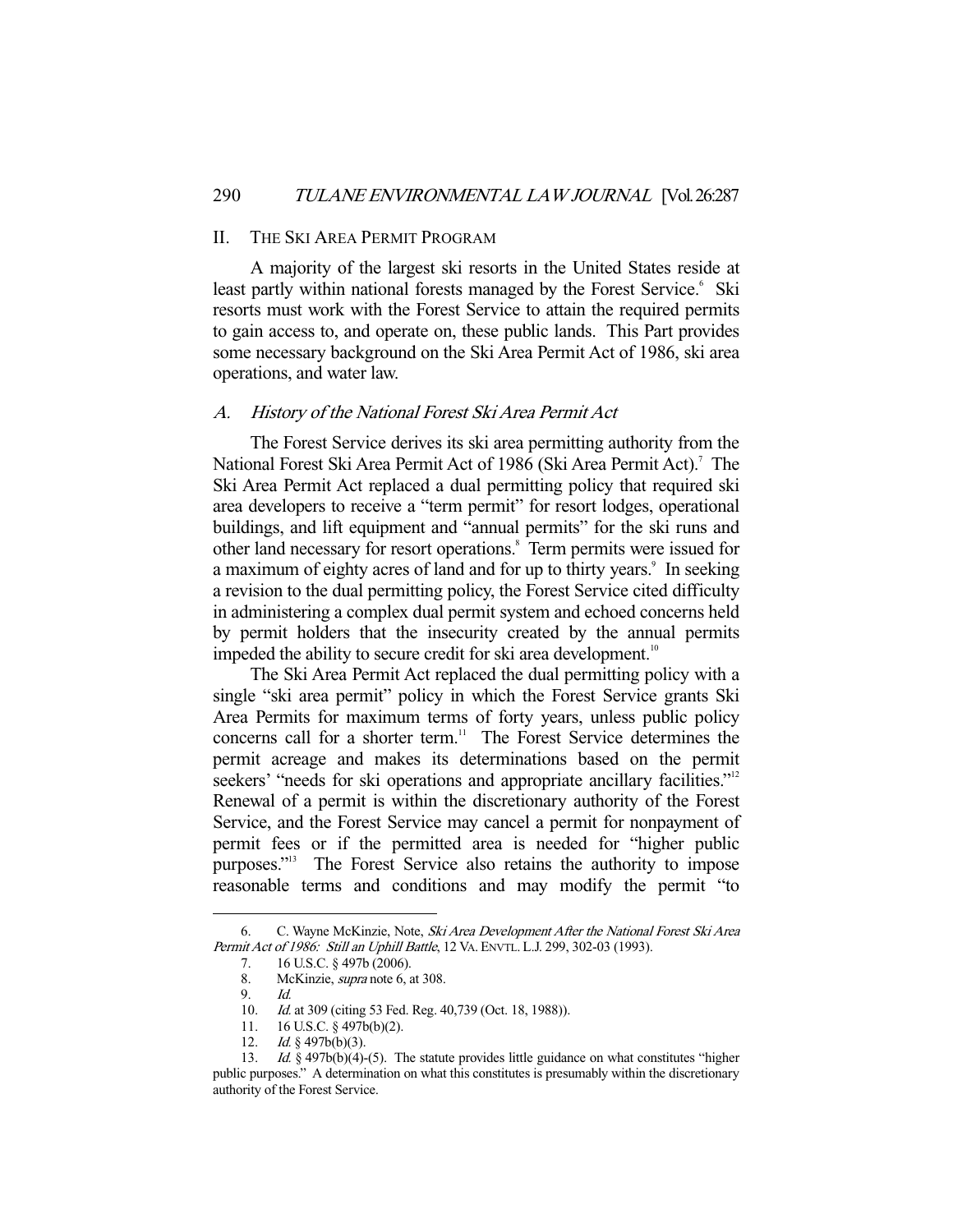accommodate changes in plans or operations in accordance with the provisions of applicable law."<sup>14</sup> The language in the statute leans towards a broad delegation of power to the Forest Service, and some scholars have questioned the benefit of providing the Forest Service with such broad discretionary authority.<sup>15</sup>

 In 2011, Congress amended the Ski Area Permit Act to expressly allow the Forest Service to permit additional recreational uses as part of a Ski Area Permit, such as zip lines, mountain biking, and frisbee golf courses.16 Prior to the clarification offered in the 2011 amendments, the Forest Service allowed such activities under the wide discretionary authority afforded to the agency under the Ski Area Act. The amendments are binding on any new permit granted under the Ski Area Permit Act. Sponsoring Senators and members of the ski community lauded the amendments, because the amendments presented ski resorts with an opportunity to expand the type of services available in the off-season.<sup>17</sup> Prior to the amendment, the Ski Area Act did not explicitly grant the Forest Service the power to issue permits for activities beyond "nordic and alpine skiing" and the facilities necessary for such activities.<sup>18</sup> The modern ski resort does not limit its offerings to strictly Nordic and Alpine skiing, and ski resort operators now had explicit statutory support for mountain biking, zip lines, and frisbee golf operations.<sup>19</sup> Commenters and legislators welcomed the new language because it provided clear Congressional guidance to the Forest Service in the permit process.<sup>20</sup> Additionally, the language allows ski resort operators to expand their operations in the off-season and increase year round economic opportunities in ski communities. $2<sup>1</sup>$ 

<sup>14.</sup>  $Id. \S$  497b(b)(6).

 <sup>15.</sup> See McKinzie, supra note 6; Marcus F. McKindra, The Ski Area Act: Expanding Recreational Uses on Ski Areas in Our National Forest Lands, 2012 CARDOZO L. REV. DE NOVO 249 (2012).

 <sup>16.</sup> Ski Area Recreational Opportunity Enhancement Act of 2011, Pub. L. No. 112-46, 125 Stat. 538.

<sup>17.</sup> Udall Floats Bill Clarifying Ski Area Activities & Regs, SUMMITDAILY.COM (Feb. 18, 2011), http://www.summitdaily.com/article/20110218/NEWS/110219764; Randy Wyrick, Bill Aims To Grow Year-Round Resort Economy, VAIL DAILY, May 21, 2011, at A3, available at http://eaglecountytimes.files.wordpress.com/2011/05/udall-opens-lands-vd-21may2011.pdf.

 <sup>18. 16</sup> U.S.C. § 497b(b) (2006).

 <sup>19. 16</sup> U.S.C.A. § 497b(b), (c)(3) (West 2012) (current version).

 <sup>20.</sup> McKindra, supra note 15, at 258-59.

<sup>21.</sup> See Udall Floats Bill Clarifying Ski Area Activities & Regs, supra note 17.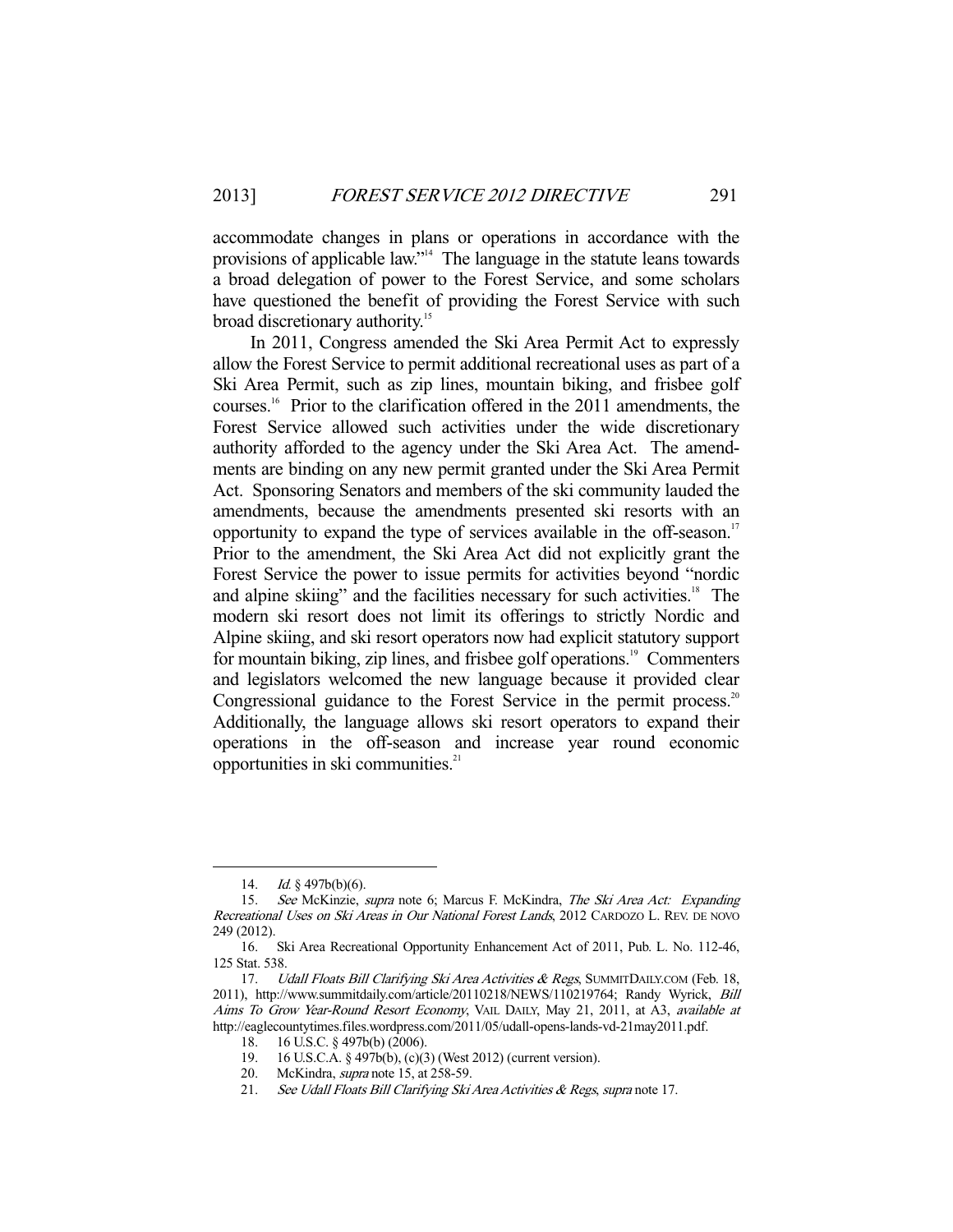#### B. Water Rights: Lifeblood of a Ski Resort

 A modern ski resort cannot operate without a sufficient amount of snow. When Mother Nature cannot provide enough natural snow, ski resort operators turn to snowmaking and producing artificial snow to make up for a lack of snowfall. However, snowmaking operations are water-intensive, and ski resorts need to acquire significant amounts of water to ensure they can make enough snow to stay in business.

#### 1. Snowmaking and Climate Change

 No ski resort can operate successfully without water. Ski resorts rely on water for daily operations and, most importantly, for making artificial snow when natural snow fails to meet their needs. Approximately 75,000 gallons of water are needed to create a six-inchdeep layer of snow over a 200-by-200 foot area, and most ski area operations are capable of converting over 2000 gallons of water into snow in around one minute. $22$ 

 A recent study of New Zealand ski seas found that climate change will lead to an increased reliance on snowmaking operations in that country's ski resorts as the climate warms and the number of natural snow days decreases.<sup>23</sup> Climate change may already be affecting ski resorts in the U.S.: in a 2012 survey conducted by the NSAA, 51% of the 231 resorts that responded reported opening late for the 2011 to 2012 season, and 49% ended the season early.<sup>24</sup> These resorts also reported a 16% drop in the number of visitors from the previous season, and the survey also found that 11 out of the 486 ski resorts operating in the United States in the 2011 to 2012 winter season are now shuttered.<sup>25</sup>

 The industry is adapting quickly in the face of such trends. The NSAA is making a push to increase sustainable water management by its member ski resorts and to promote general principles of conservation. In the NSAA's Environmental Charter, the organization outlines voluntary environmental principles for planning and design of trails, base areas, and associated facilities and for snowmaking operations that encourage

 <sup>22.</sup> PEAKS TO PRAIRIES, GREENING YOUR SKI AREA: A POLLUTION PREVENTION HANDBOOK 11-4 (2002), available at http://peakstoprairies.org/p2bande/skigreen/Ch%2011%20 Snowmaking.pdf.

<sup>23.</sup> Ski Resorts Will Turn to Snow-Making Tech as Climate Warms, CLIMATEWIRE (July 30, 2012), http://www.eenews.net/climatewire/2012/07/30/archive/10 (subscription required) (also available at http://www.climateneeds.umd.edu/climatewire-08-28-12/article-36.php).

<sup>24.</sup> John J. Fialka, *Bad Snow Year May Just Be the Start of the Ski Industry's Climate* Headaches, CLIMATEWIRE (Sept. 11, 2012), http://www.eenews.net/public/climatewire/2012/09/ 11/1.

 <sup>25.</sup> Id.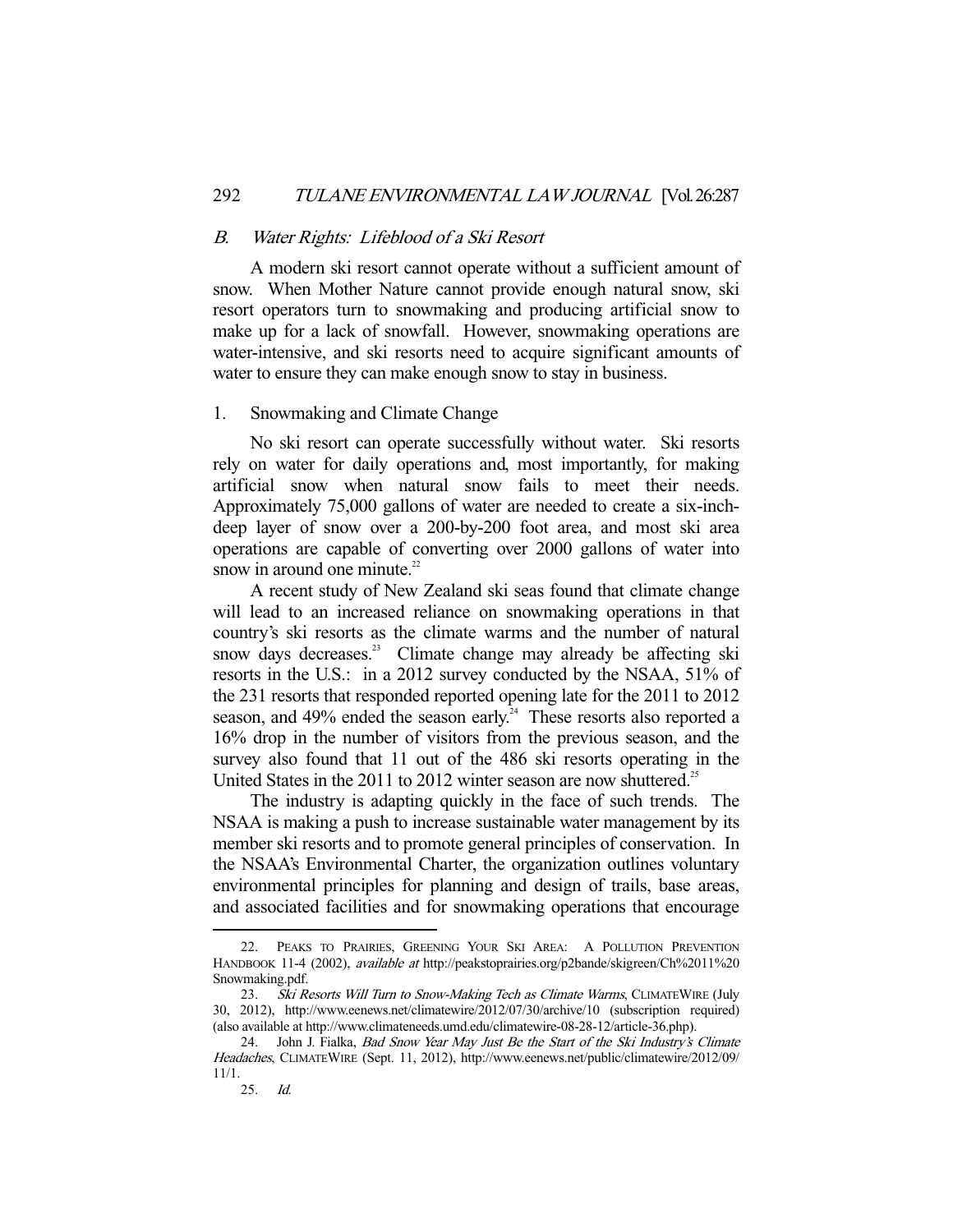the optimization of efficiency of water use, consideration of the local ecology's carrying capacity, and the protection of minimum stream flows in nearby rivers and streams.<sup>26</sup> Such conservation efforts will be vital as ski resorts increase their reliance on snowmaking operations and the demand for water increases.

 Major ski operators like Aspen Skiing Company may be forced to extend their snowmaking operations.<sup>27</sup> In a typical year, snowmaking at Aspen starts on November 1 and ends before the Christmas and New Year's holidays. Without cold weather and sufficient natural snow, however, Aspen Skiing Company would have to continue snowmaking well into January.<sup>28</sup> Other western resorts, like Heavenly in Lake Tahoe, California, made significant investments in high-tech and energy efficient snowmaking equipment. Heavenly currently uses 155 snowmaking machines to cover 65% of its ski terrain with artificial snow.<sup>29</sup> Older snowmaking systems were diesel-powered and laborintensive, but new snowmaking systems derive their power from portable compressors and energy-efficient fans.<sup>30</sup> The new systems also have built-in computers that allow an employee to use a computer or smartphone to remotely monitor temperature and humidity in order to determine when it is best to begin snowmaking operations. $31$  While slightly more environmentally friendly than diesel-powered snow guns, such systems are not cheap: one snowmaking gun can cost up to \$50,000.<sup>32</sup> Other resorts in the Lake Tahoe area are making the investment to ensure they can keep both snow and skiers on the mountain.<sup>33</sup> This drive to increase snowmaking operations invariably leads to an increase in demand for water. However, in the arid western states and mountain west, where a majority of the ski resorts in the United States are located, acquiring the legal rights to water is a complex process.

 <sup>26.</sup> NAT'L SKI AREAS ASS'N, SUSTAINABLE SLOPES: ENVIRONMENTAL CHARTER FOR SKI AREAS 7-8 (2005), available at http://www.nsaa.org/media/20665/charter.pdf.

 <sup>27.</sup> Bob Ward, Drought Affecting Snowfall and Snowmaking as Ski Resorts Eye Possible Weekend Storm, ASPEN BUS. J. (Nov. 29, 2012), http://www.aspenbusinessjournal.com/article. php?id=7594.

 <sup>28.</sup> Id.

<sup>29.</sup> Hugo Martin, Snow-Making at Ski Resorts Goes High Tech, L.A. TIMES (Dec. 12, 2012), http://articles.latimes.com/2012/dec/12/business/la-fi-high-tech-snowmaking-20121213.

 <sup>30.</sup> Id.

 <sup>31.</sup> Id.

 <sup>32.</sup> See id.

<sup>33.</sup> See id. ("In the mountains above Lake Tahoe, the owners of the Squaw Valley and Alpine Meadows resorts spent \$4 million on snow-making equipment last summer. The two resorts can now cover almost 30% of their skiable terrain with man-made snow.").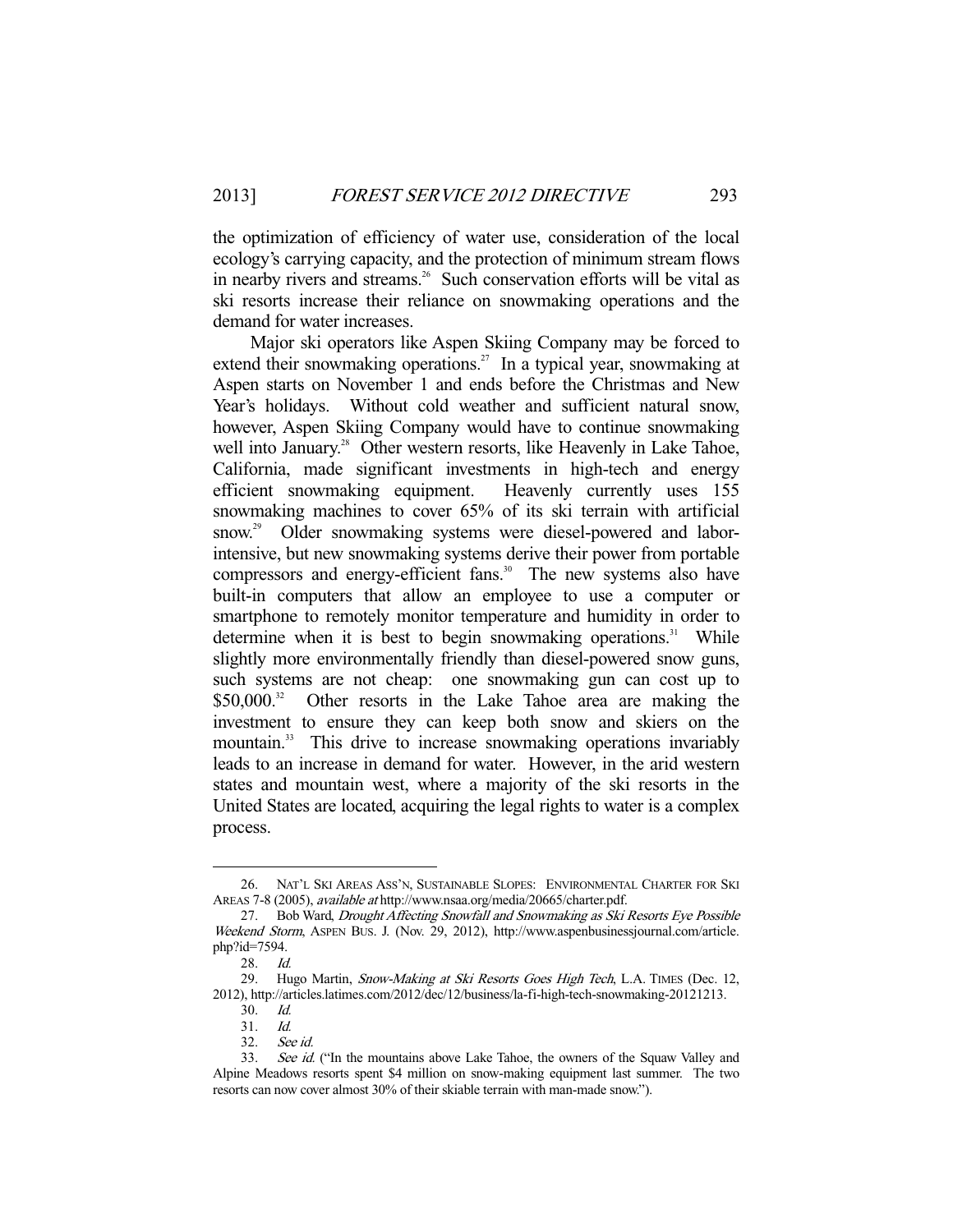#### 2. Water Law and Ski Resorts

 Water rights are largely controlled by state law, and most states implement one of two types of water rights systems: the common law of riparian rights or the doctrine of prior appropriation.<sup>34</sup> The less arid eastern states typically follow the common law riparian system where a property owner has a right to use a portion of "the flow of a watercourse" that is adjacent to her property.35 The property owner's interest in the water is limited to a usufructory right that allows her only to make reasonable use of the water while it flows through or by her land.<sup>36</sup> The arid and semi-arid regions of the United States, particularly in the mountain west, adopted the system of prior appropriation.<sup>37</sup> Each state's application of the prior appropriation doctrine contains its own nuances, but the general principle is that a person is granted a right to use water when he or she diverts the water from a watercourse and can prove that the water is utilized for a reasonable and beneficial use.<sup>38</sup> Water may only be appropriated for the stated beneficial use, and the beneficial use must be continuous to retain the right.<sup>39</sup> A user typically applies with a state administrative agency for the water right, and priority is given based on the date the state grants the right.<sup> $40$ </sup> The priority system is unique to the prior appropriation doctrine, and rights of the water users are guided by the seniority in which the rights were granted.<sup>41</sup>

 The federal government maintains limited control over water rights and appropriations. Traditionally, the federal government's role was restricted to the protection and promotion of navigation on navigable waters, but it later expanded to include activities like providing funds for reclamation projects. $42$  In the 1970s, following the enactment of a number of environmental regulations, the federal government expanded its regulatory reach to select surface waters and wetlands to meet the environmental protection objectives of these statutes.<sup>43</sup> State and federal

 <sup>34.</sup> A. DAN TARLOCK, LAW OF WATER RIGHTS AND RESOURCES § 1:1 (2012). Some states, such as California and Nebraska, operate under a dual system and incorporate both the common law riparian and prior appropriation doctrines. *Id.* 

 <sup>35.</sup> Id. §§ 1:1, 3:8.

 <sup>36.</sup> Id. § 3:10.

 <sup>37.</sup> Id. § 5:1.

 <sup>38.</sup> BETSY A. CODY & NICOLE T. CARTER, CONG. RESEARCH SERV., R40573, 35 YEARS OF WATER POLICY: THE 1973 NATIONAL WATER COMMISSION AND PRESENT CHALLENGES 58 (2009).

<sup>39.</sup> TARLOCK, *supra* note 34, § 5:66.

<sup>40.</sup> CODY & CARTER, *supra* note 38, at 58-59. Colorado is the exception and instead grants water rights through a state adjudicatory body. See TARLOCK, supra note 34, § 1:1.

<sup>41.</sup> Colorado v. New Mexico, 459 U.S. 176, 179 & n.4 (1982).<br>42. TARLOCK, *supra* note 34, § 1:1.

TARLOCK, supra note 34,  $\S$  1:1.

 <sup>43.</sup> Id.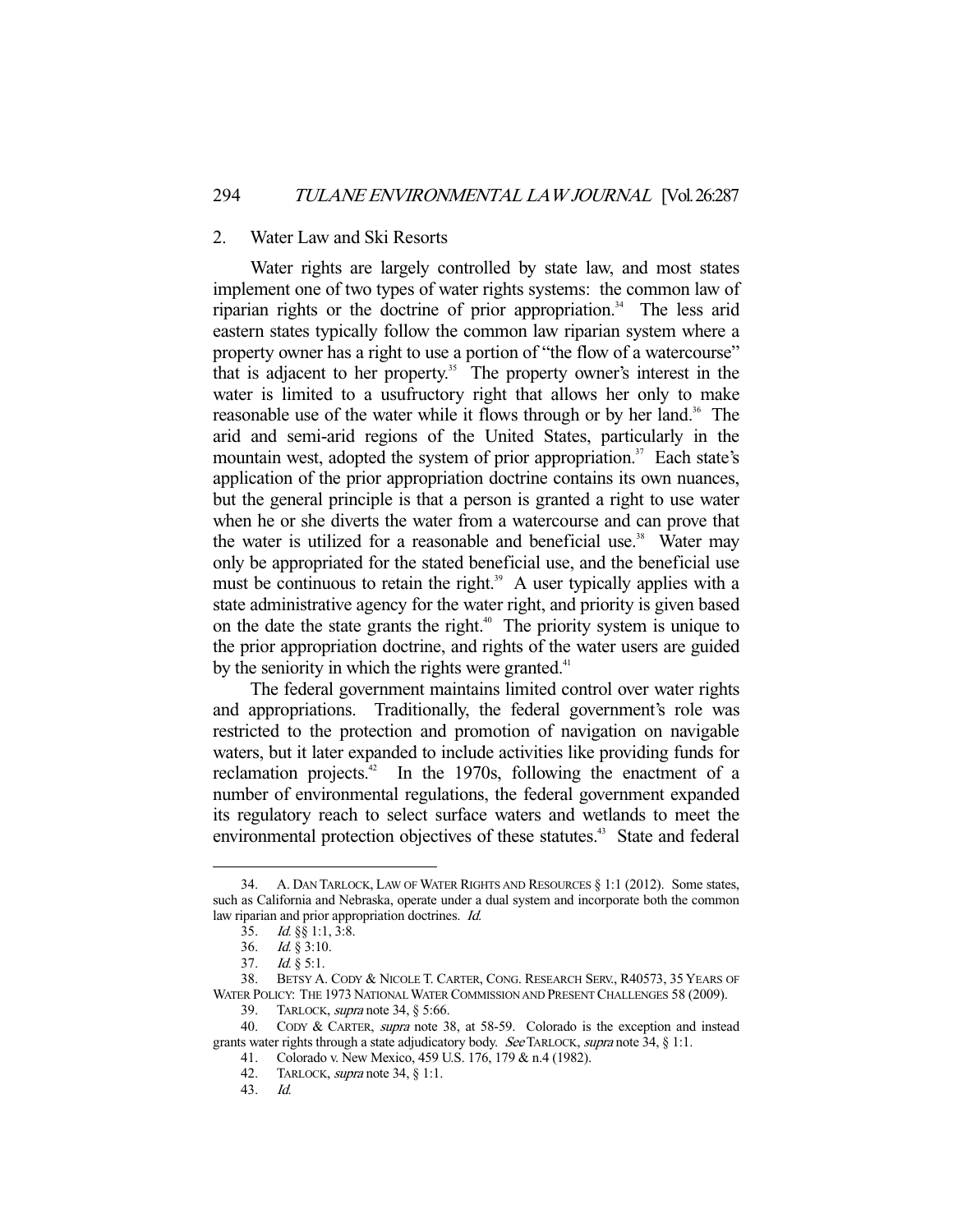conflicts were inevitable as federal programs to abate water pollution or to fulfill public land management prerogatives came in conflict with state water allocation polices.<sup>44</sup>

 Ski resort operators spend a tremendous amount of time and money navigating through this water rights system. Acquiring and utilizing water rights is essential to the viability of a ski resort and its snowmaking operations. Vail Resorts, one of the largest resort operators in North America, classifies its water rights as intangible assets with a total value of \$18.3 million.<sup>45</sup> Given the limited control the federal government has in the allocation and granting of water rights, those seeking a Ski Area Permit must attain a water right from the state where the national forest land is located. However, even when a resort secures a water right, limitations on use arise during droughts as the resorts must comply with state laws mandating minimum stream flows. In the face of such limitations, some resorts look elsewhere for water. Keystone Resort in Colorado augmented its water stock through an agreement with Denver Water, a utility company, to allow the resort access to some of the water that is pumped down to Denver from the utility company's reservoir.<sup>46</sup> As ski resorts increasingly rely on snowmaking operations and demand greater quantities of water, they will benefit from a Ski Area Permit water rights policy that is consistently enforced and fair to permit holders. The amendments made in the 2011 and 2012 Directives were a step in this direction.

## III. THE 2012 FOREST SERVICE DIRECTIVE: A NECESSARY CHANGE

 When water is diverted from national forest land, the Forest Service has traditionally insisted that the water rights remain with the United States.<sup>47</sup> However, this approach to water right ownership was not consistent across federal agencies.<sup>48</sup> Even within the Forest Service, the traditional intent of retaining federal ownership of water diverted from national forest land has not been uniformly followed. In 2004, the Forest Service formed a water rights clause for Ski Area Permits that was a

 <sup>44.</sup> See id.

<sup>45.</sup> Jason Blevins, Ski Industry Sues the Forest Service over Water Rights, DENVERPOST.COM (Jan. 10, 2012), http://www.denverpost.com/business/ci\_19713626.

 <sup>46.</sup> Caddie Nath, Water Contracts Protect Summit County Snowmaking Operations During Drought, SUMMITDAILY.COM (Jan. 21, 2013), http://www.summitdaily.com/article/ 20130121/NEWS/130129990/1078&ParentProfile=1055.

 <sup>47.</sup> Letter from F. Dale Robertson, U.S. Forest Serv. Chief, U.S. Forest Serv., to Regional Foresters, U.S. Forest Serv., at AR-00124, Nat'l Ski Areas Ass'n v. U.S. Forest Serv., No. 1:12-cv-00048-WJM (D. Colo. Jan. 9, 2012).

 <sup>48.</sup> Id.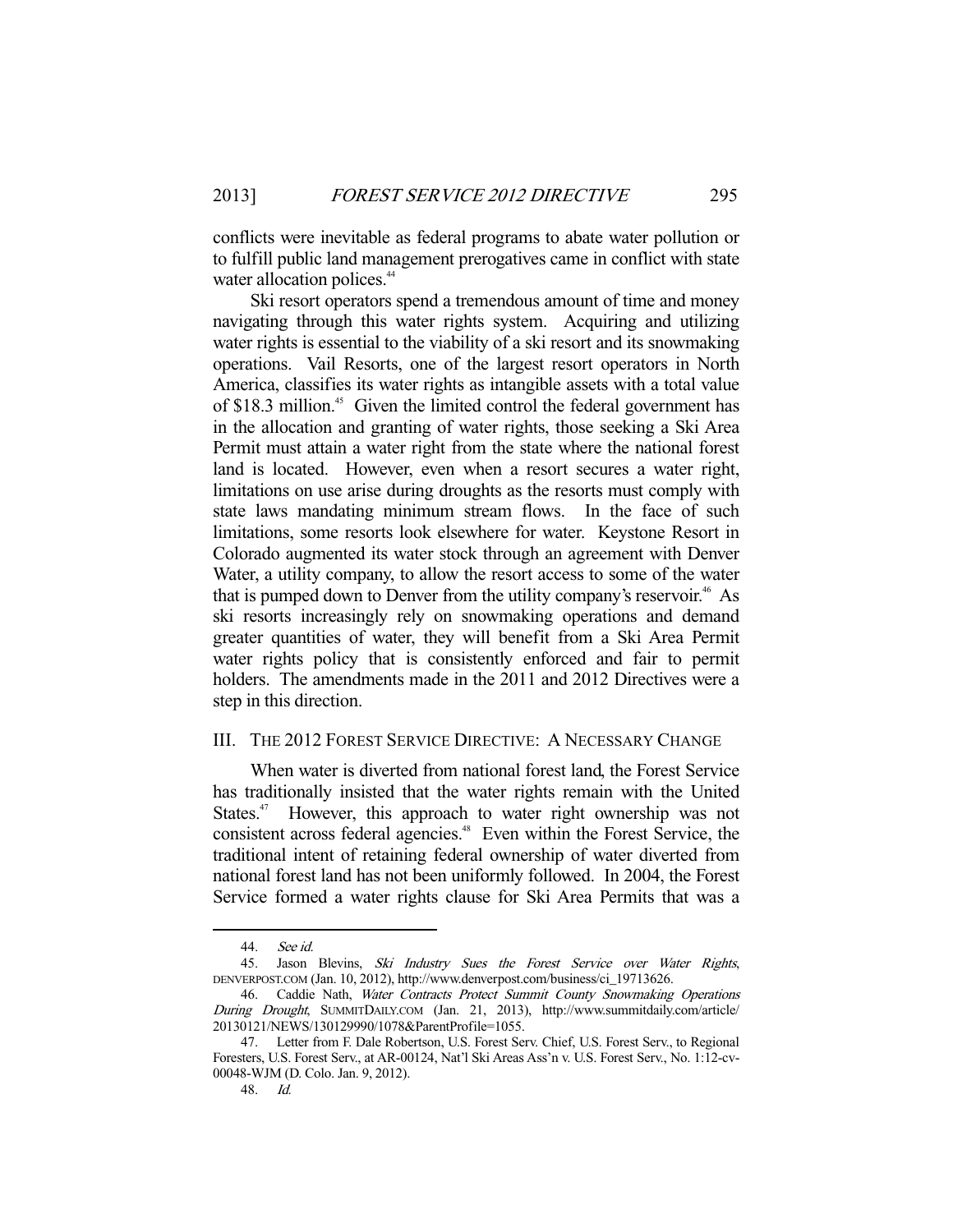significant departure from the traditional approach of the Forest Service.<sup>49</sup> It created ambiguities regarding the ownership of water acquired prior to 2004 and water diverted from National Forest lands outside of the permit area.<sup>50</sup> In 2011 and 2012, the Forest Service drafted directives to rectify flaws in the 2004 Directive and to establish an approach consistent with prior Forest Service policy of retaining federal ownership of water originating from within the national forests.<sup>51</sup>

#### A. The Forest Service Directives System

 The Forest Service outlines its Ski Area Permit water rights policy through a series of directives issued by the Chief or other officers of the Forest Service. The Forest Service Directives Systems enables the Chief and field officers at the Forest Service to issue administrative policy, procedure, and guidance.<sup>52</sup> Such directives are typically contained in the Forest Service Manual and relevant Forest Service handbooks.<sup>53</sup> As a part of the Directive Systems, the Forest Service issues interim directives, which are defined as "temporary issuances that allow units to quickly issue needed direction of a continuing nature affecting more than one unit or to test new procedures and policies."<sup>54</sup> Such interim directives are not final agency policy, and the Forest Service Manual cautions that directives are generally "the exception, not the rule" and are intended to test a new policy or procedure that could be subject to further amendments.<sup>55</sup> Interim directives are also in effect for a limited period: up to eighteen months from the date of issuance.<sup>56</sup> The 2011 and 2012 Directives were interim directives and were drafted for inclusion in the Forest Service's Special Use Handbook, which provides the regulatory structure for the Ski Area Permit Act. Both Directives were an attempt by the Forest Service to rectify perceived faults in the Forest Service's policy regarding water rights and Ski Area Permits.

 <sup>49.</sup> Defendants' Response, supra note 4, at 6.

<sup>50.</sup> *Id.*<br>51. *Id.* 

<sup>51.</sup> *Id.* at 9, 13.<br>52. 36 C.F.R. §<br>52.  $36 \text{ C.F.R.}$ 52. 36 C.F.R. § 200.4(b) (2012).

<sup>53.</sup> *Id.* § 200.4(b)(1).

 <sup>54.</sup> U.S. FOREST SERV., FOREST SERVICE MANUAL § 1113.3—INTERIM DIRECTIVES (2007).

 <sup>55.</sup> Id.

 <sup>56.</sup> Id. § 1113.32.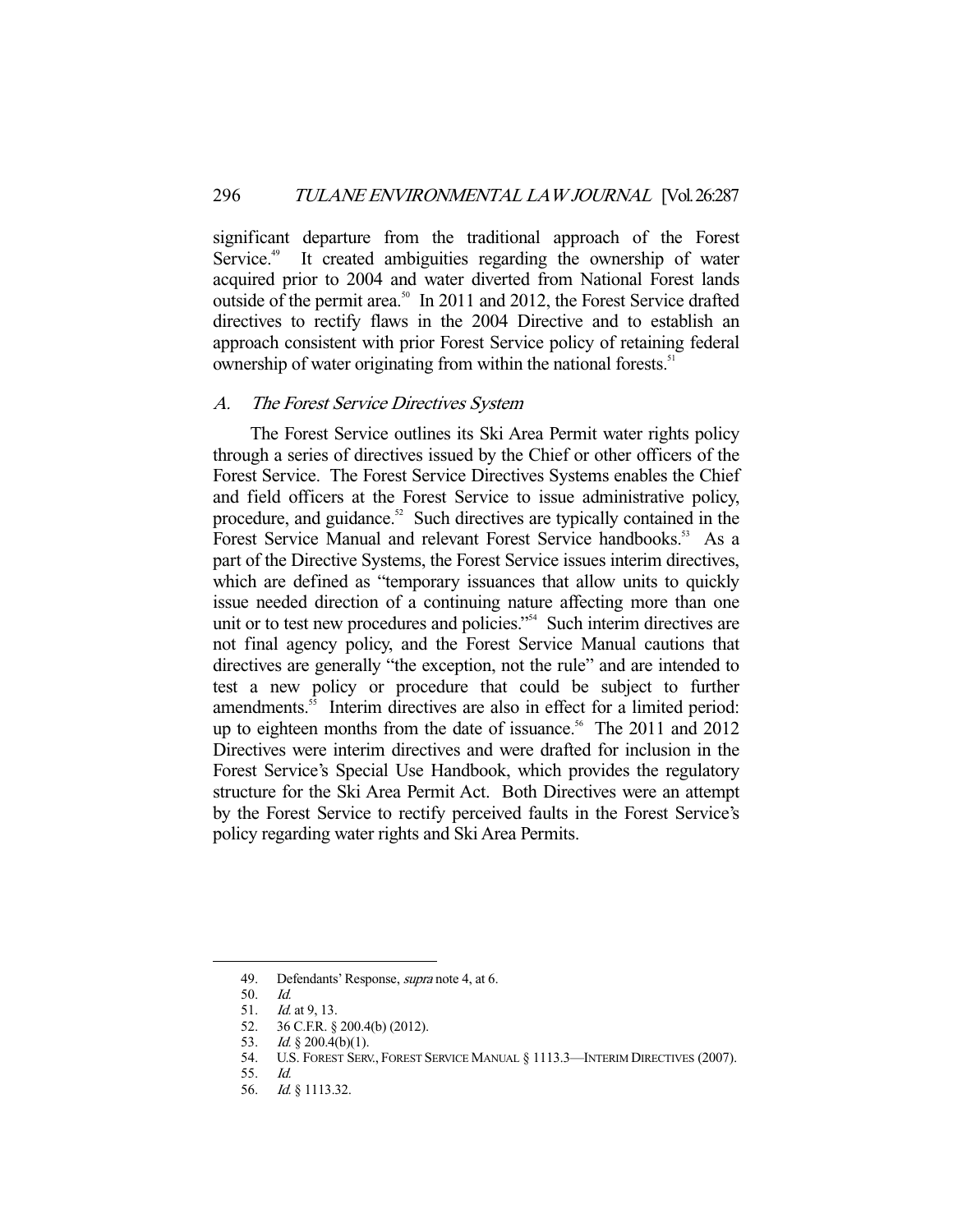## B. The 2004 Directive: Perceived Flaws in the Forest Service's Water Rights Policy

 Prior to the implementation of the 2004 Directive, the Forest Service generally maintained a policy that the United States asserts ownership over water rights for water diverted from and used on Forest Service land.<sup>57</sup> Such an assertion of ownership over water rights was not the norm for other federal land management agencies, particularly the Bureau of Land Management, and led to confusion over the accepted approach to water rights ownership on federal land.<sup>58</sup> Even within the Forest Service, the historical application of its water rights policy was inconsistent. The current Forest Service asserts a right to ownership of water rights for water diverted from and used on National Forest Service land.<sup>59</sup> The rationale is that under the Multiple-Use Sustained-Yield Act of 1960 (MUSYA),<sup>60</sup> Congress directed the Department of Agriculture and the Forest Service to provide for multiple uses on federal lands, and water is essential to meeting this mandate.<sup>61</sup>

 In 2004, the Forest Service departed from its prior policies with the 2004 Directive. This directive created ambiguity in at least three aspects of a Ski Area Permit: the ownership of water rights acquired prior to the 2004 Directive, the ownership of water rights for water diverted from national forest lands outside of the permit area for use within the permit area, and the establishment of joint ownership of a water right under state law.<sup>62</sup> The Forest Service later discovered that joint ownership of a water right carried the potential to conflict with some states' laws.<sup>63</sup> One explanation offered for the change by Ed Ryberg, the head of the Forest Service's ski area program from 1992 to 2005 is that it was a by-product of a relaxed regulatory environment during the Bush Administration.<sup>64</sup> The former Forest Service official asserted that the NSAA utilized the lax regulatory environment to influence the drafting of a Ski Area Permits water right policy more favorable to ski resorts.<sup>65</sup>

 <sup>57.</sup> Defendants' Response, supra note 4, at 4-5.

<sup>58.</sup> See Letter from F. Dale Robertson to Regional Foresters, supra note 47.

<sup>59.</sup> Defendants' Response, *supra* note 4, at 4-5.

 <sup>60. 16</sup> U.S.C. §§ 528-531 (2006).

<sup>61.</sup> Defendants' Response, *supra* note 4, at 5 (citing 16 U.S.C. § 531(b)). 62. Id. at 6-8.

Id. at 6-8.

 <sup>63.</sup> Id. at 6-7.

 <sup>64.</sup> Bob Berwyn, Former Forest Service Official Says Some Ski Resorts May Have Acquired Their Water Rights by 'Fraud and Deception,' SUMMIT COUNTY CITIZENS VOICE (Jan. 10, 2012), http://www.summitcountyvoice.com/2012/01/10/former-forest-service-official-sayssome-ski-resorts-may-have-acquired-their-water-rights-by-fraud-and-deception/.

 <sup>65.</sup> Id.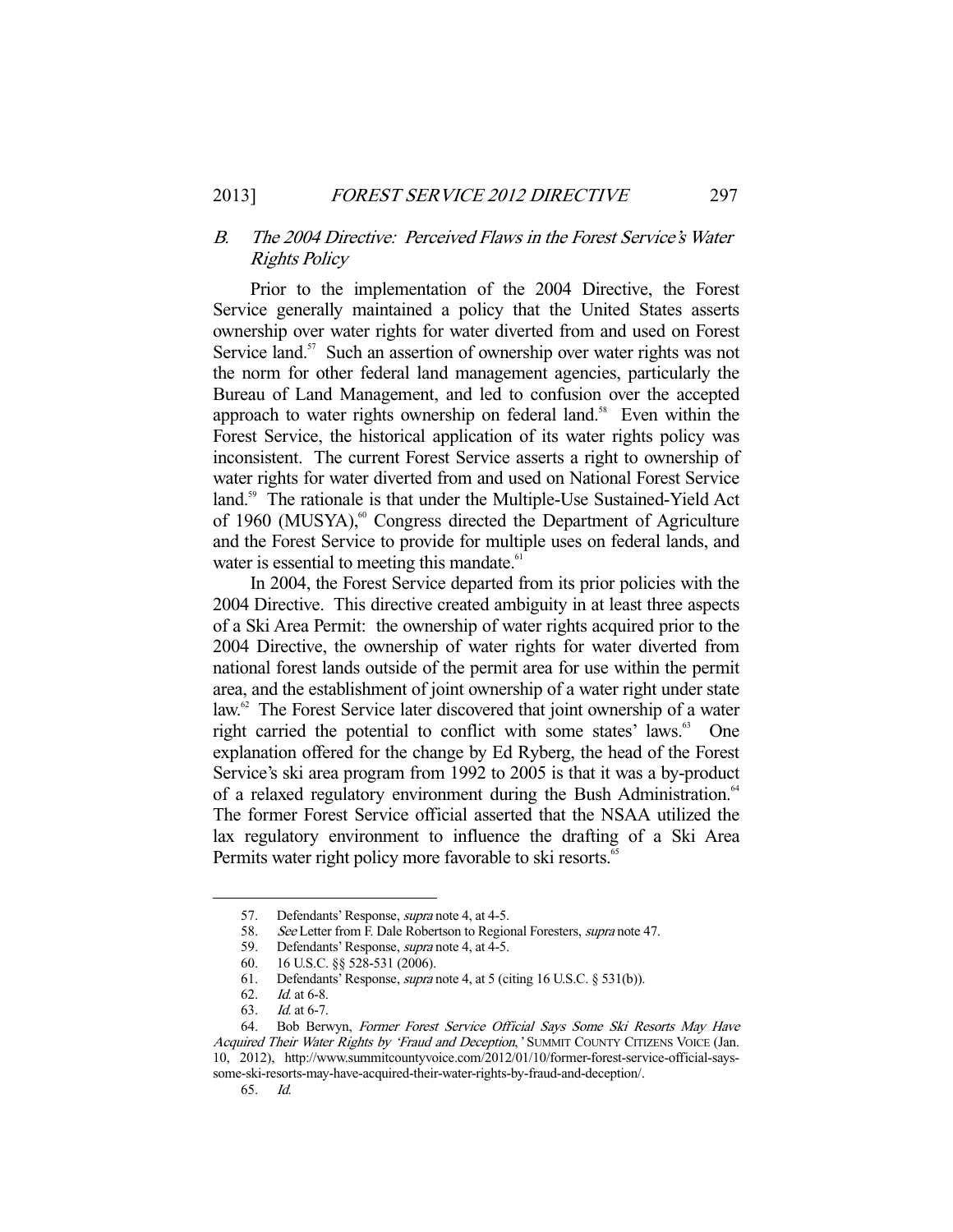There is considerable debate between the Forest Service and the NSAA as to whether the federal government may reserve a portion of a state's water to meet MUSYA objectives.<sup>66</sup> However, in its response brief in National Ski Areas Ass'n v. U.S. Forest Service, the Forest Service asserted that water is critical to meeting MUSYA objectives and that if a permittee is granted full rights to water she could conceivably sell the water right to another party, divert the water from the national forest, and foreclose any future use for the public benefit.<sup> $67$ </sup> The Forest Service contends that such a severance may be prevented by providing that the water developed under Ski Area Permits to achieve MUSYA objectives belong to the United States.<sup>68</sup>

 The Forest Service's water rights policy under the Ski Area Permit Act changed slightly over the years and was not consistently enforced. Ski Area Permits issued in the 1980s in the Forest Service's Rocky Mountain Region contained a clause providing, "[A]ll water rights obtained by the permittee for use on the area must be acquired in the name of the United States."<sup>69</sup> In 1997, the Forest Service applied this approach at a national level through a clause titled X-99, stating, "[A]ll water rights obtained by the holder for use on the area authorized must be acquired in the name of the United States."<sup>70</sup> Even with the implementation of the X-99 clause at a national level, the Forest Service's approach to water rights conferred in Ski Area Permits for water diverted from and used on national forest land was far from uniform. Of the 121 Ski Area Permits currently in use on Forest Service land, 32 do not require any U.S. ownership of water rights, 79 contain the language of the 2004 Directive, 7 require sole federal ownership of water rights, and 3 contain the language of the 2011 Directive.<sup>71</sup>

 Even though the implementation of X-99 was not uniform, reaction to the clause was hostile. In 2004, the Forest Service met with the

 <sup>66.</sup> See United States v. New Mexico, 438 U.S. 696 (1978); Opening Brief for National Ski Areas Ass'n, Inc., at 9-10, Nat'l Ski Areas Ass'n v. U.S. Forest Serv., No. 1:12-cv-00048-JLK, 2012 WL 6618263 (D. Colo. Dec. 19, 2012) (arguing that that the Forest Service policy runs counter to Supreme Court precedent in *United States v. New Mexico* because obtaining water rights for MUSYA purposes constitutes a secondary recreational purpose); Defendants' Response, supra note 4, at 42 (asserting that the Forest Service does not claim an implied reservation of water to support ski area operations, but rather that its authority stems from its regulatory authority over the use and occupancy of National Forest Service lands).

 <sup>67.</sup> Defendants' Response, supra note 4, at 5.

 <sup>68.</sup> Id.

 <sup>69.</sup> Id. (citing FOREST SERVICE HANDBOOK, supra note 5, interim directive no. 2783.12 (1982)).

<sup>70.</sup> Id. at 6 (citing FOREST SERVICE HANDBOOK, supra note 5, amendment no. 2709.11, ch. 50 (2004)).

 <sup>71.</sup> Nat'l Ski Areas Ass'n, 2012 WL 6618263, at \*4.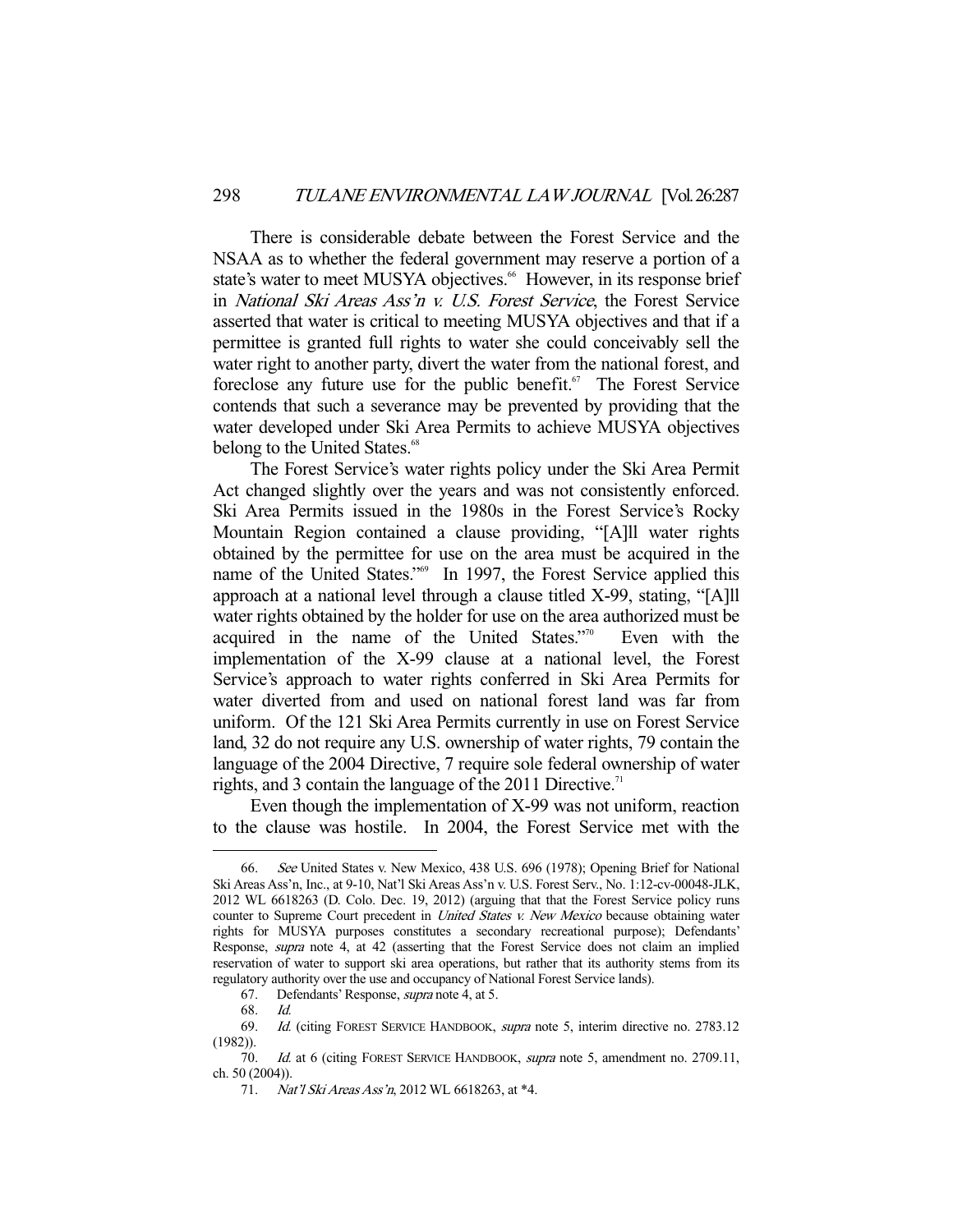NSAA in order to draft a clause that would address some of the concerns with the  $X$ -99 clause.<sup>72</sup> From these consultations came a new water rights clause, the 2004 Directive, which, though ideally intended for inclusion in all Ski Area Permits, the Forest Service could insert into preexisting permits at the resorts request.<sup>73</sup> The 2004 Clause contained language similar to the X-99 clause, requiring the permit holder to acquire water rights in the name of the United States, but the 2004 Clause provided few details on the ownership of rights acquired prior to June 2004.<sup>74</sup> The Forest Service claims there are ninety-seven water rights acquired prior to 2004 held solely by ski areas and that its understanding of the ownership of those rights differs from that of the NSAA.<sup>75</sup> The NSAA contends that the 2004 clause waives any U.S. claim to ownership over these pre-2004 rights, whereas the Forest Service states the water rights were acquired by the permit holders "as agents of the United States" and that the Forest Service gained a vested right upon acquisition of the water rights.<sup>76</sup> This difference in understanding can explain the varied enforcement of the 2004 Directive and why so many ski resorts still hold permits without the updated language.

 The 2004 Directive also lacked details on the terms of ownership for water diverted from National Forest Service lands onto land outside of the permit area.<sup>77</sup> With this gap in the 2004 Directive's language, a permit holder could conceivably divert water from National Forest Service land outside of the permit area but still retain private ownership in a water right from water diverted from public land. Such diversions are allowed, but the permits are issued as part of the Federal Land Policy and Management Act of 1976 (FLPMA)<sup>78</sup> and the language is confined primarily to diversions for the "impoundment, storage, transportation, or distribution of water."<sup>79</sup> The language in the relevant statutes contains little guidance on water rights ownership for such diversions.

 Another shortcoming in the 2004 Directive cited by the Forest Service is that the 2004 Directive attempted to create joint ownership in

 <sup>72.</sup> Defendants' Response, supra note 4, at 6, 8-9.

<sup>73.</sup> Nat'l Ski Areas Ass'n, 2012 WL 6618263, at \*2.

 <sup>74.</sup> See Letter from David G. Holland, Dir., Recreation, Heritage, & Wilderness Res., U.S. Forest Serv., to Regional Foresters, U.S. Forest Serv., at AR-00068, Nat'l Ski Areas Ass'n v. U.S. Forest Serv., No. 1:12-cv-00048-WJM (D. Colo. Jan. 9, 2012).

<sup>75.</sup> Defendants' Response, *supra* note 4, at 7.

<sup>76.</sup> *Id.* at 7-8.

<sup>77.</sup> See Letter from David G. Holland to Regional Foresters, supra note 74.

 <sup>78. 43</sup> U.S.C. §§ 1701-1782 (2006).

<sup>79.</sup> Id. § 1761(a)(1); 36 C.F.R. § 251.53( $\hat{I}/(1)$  (2012).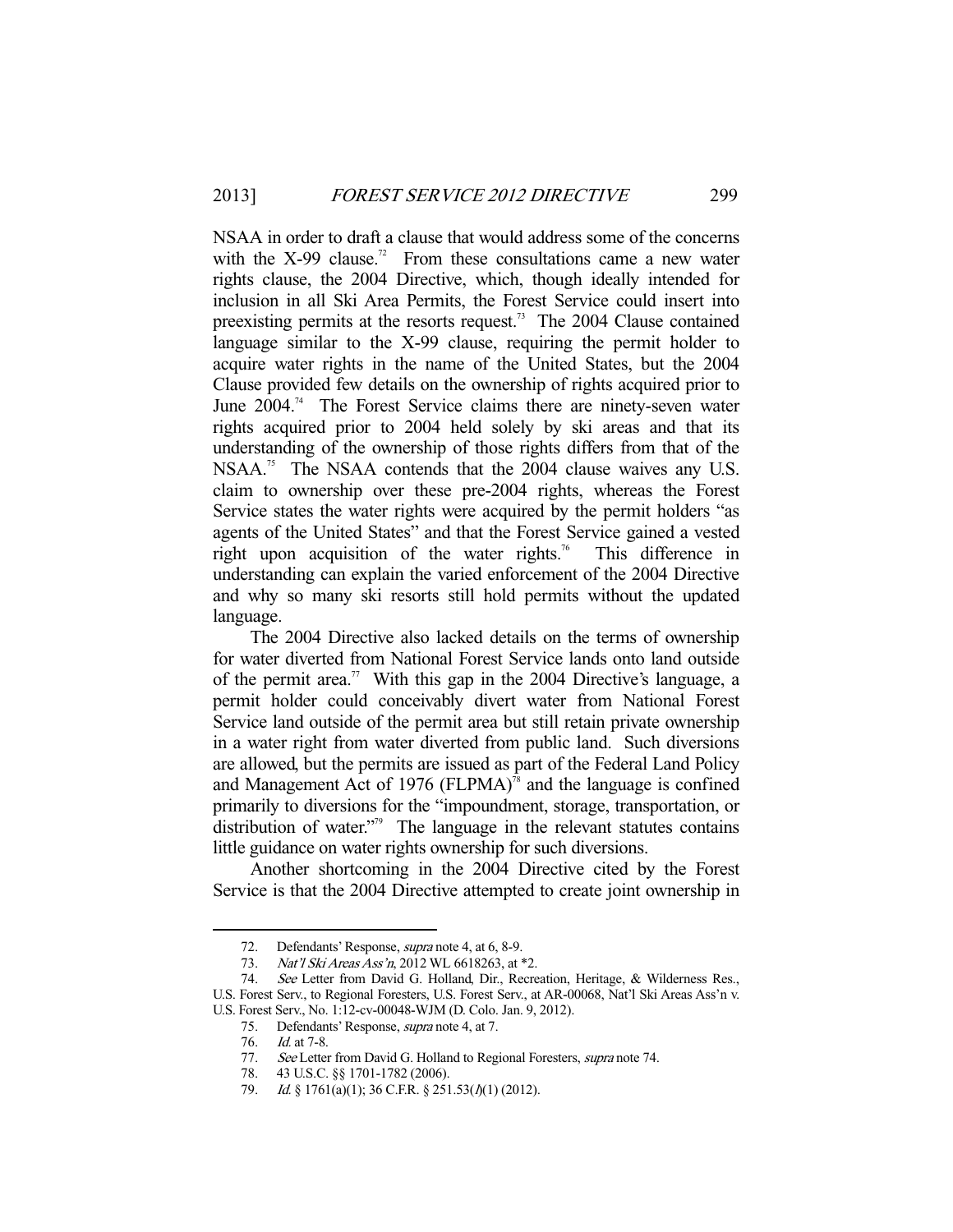the water right, which the Forest Service believed could be interpreted as a tenancy in common.<sup>80</sup> The Forest Service claims it intended to create a joint tenancy with rights of survivorship in water rights acquired under the  $2004$  Directive.<sup>81</sup> Under such a structure, both the Forest Service and the relevant ski area own a 100% interest in the water right, but neither side may sever its interest. $82$  Furthermore, when the permit is revoked, 100% of the water right is passed to the Forest Service.<sup>83</sup> This structure allowed both parties to retain a stake in the water right but provided the Forest Service ultimate authority and ownership should it need to revoke the permit. However, the Forest Service later discovered that such an ownership structure ran afoul of state law in Colorado and other states.<sup>84</sup> A Forest Service Briefing Paper from 2010 outlines how under Colorado state law an estate in real property can only be acquired by natural persons.85 Stripped of the ability to establish a joint tenancy, the Forest Service could only create a tenancy in common in the water right.<sup>86</sup> Under a tenancy in common, both parties hold a 50% ownership interest in the water right, and the United States would only retain a 50% interest should the Forest Service revoke the permit.<sup>87</sup> The Forest Service claimed such an outcome would run counter to the intent and language of the 2004 Clause, which states, "[I]n the event of revocation of this permit, the United States shall succeed to the sole ownership of such water rights."<sup>88</sup> The fear was that this could allow a ski resort holding the other 50% ownership interest to sell the water right to another party for another purpose, which would inhibit the Forest Service land from being used as a ski area in the future.<sup>89</sup> While the likelihood of such an outcome is rare, one can see why the Forest Service pushed for a clarification of the language to ensure that these water rights remained with the public land.

-

86. USDA Forest Service Briefing Paper, supra note 85.

 88. Defendants' Response, supra note 4, at 7 (citing Letter from David G. Holland to Regional Foresters, supra note 74 (internal quotation marks omitted)).

 <sup>80.</sup> Defendants' Response, supra note 4, at 6-7.

 <sup>81.</sup> Id. at 6.

 <sup>82.</sup> Id. at 6-7.

 <sup>83.</sup> Id. at 7.

 <sup>84.</sup> Id.

 <sup>85.</sup> USDA Forest Service Briefing Paper at AR-00239, Nat'l Ski Areas Ass'n v. U.S. Forest Serv., No. 1:12-cv-00048-WJM (D. Colo. Jan. 9, 2012); COLO. REV. STAT. § 38-31-101(4) (2006) ("An estate in joint tenancy in real property shall only be created in natural persons . . . .").

 <sup>87.</sup> Id.

<sup>89.</sup> USDA Forest Service Briefing Paper, *supra* note 85.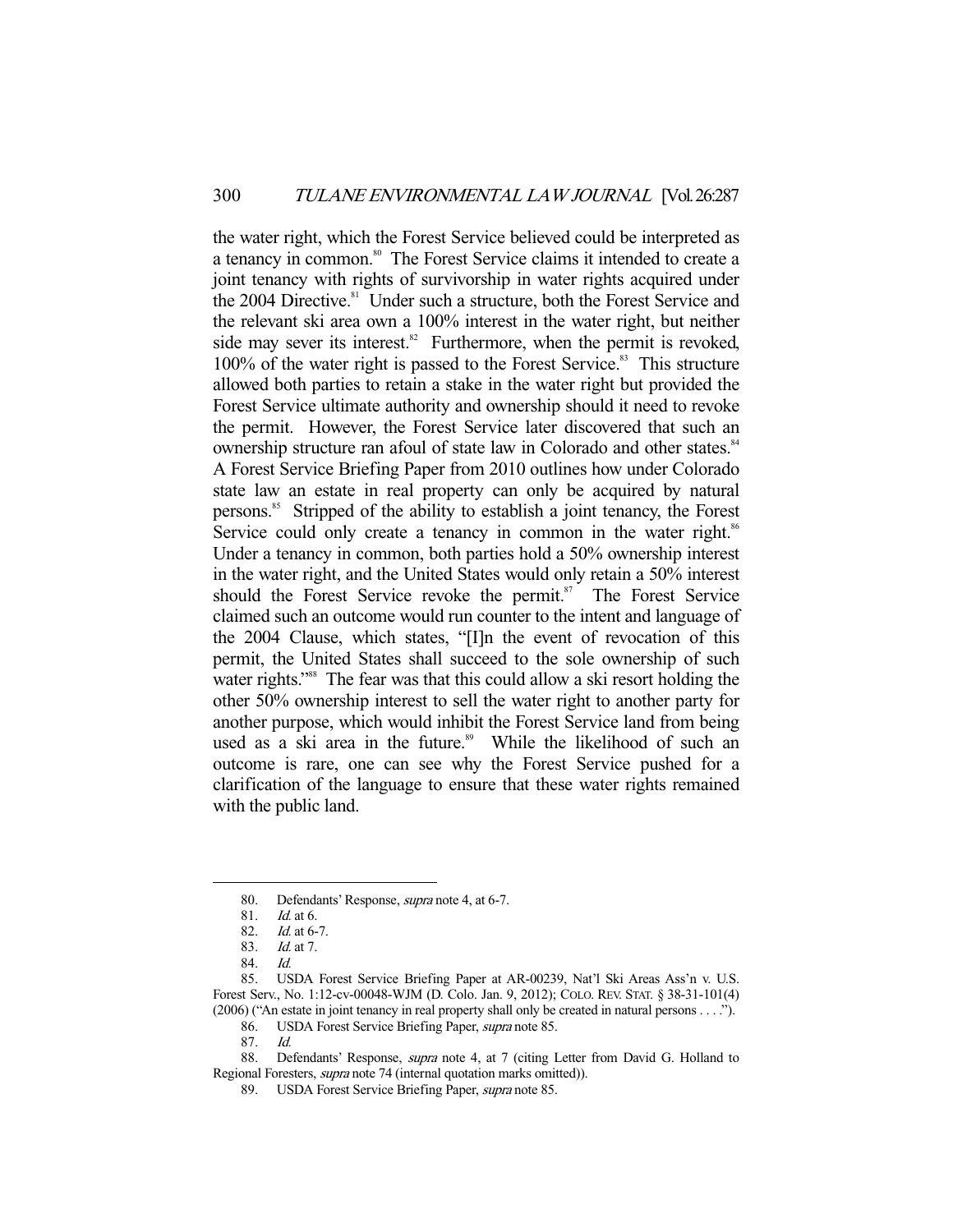## C. The 2011 and 2012 Directives: Fixing the Flaws in the 2004 Directive

 In 2011, faced with the flaws in the language of the 2004 Directive and the resulting inconsistent interpretations of the language, the Forest Service set out to rectify these defects. The Forest Service asserted that the purpose of the revisions was to develop language that matched the intent of the 2004 Clause.<sup>90</sup> On November 8, 2011, the Forest Service issued the 2011 Directive as an interim directive that replaced the 2004 Clause.<sup>91</sup> The 2011 Directive created three general groupings of water rights:

(1) water rights for water diverted from and used on [Forest Service] lands in the permit area; (2) water rights for water diverted from [Forest Service] lands outside the permit area for use on [Forest Service] lands inside the permit area; and (3) water rights for water purchased or leased by the holder and water rights for water diverted from non-[Forest Service]  $lands.<sup>92</sup>$ 

The first grouping addressed water rights acquired before and after 2004, and the second grouping touched upon water rights acquired before and after 2011. Shortly after the issuance of the 2011 Directive, the NSAA sought judicial review of the 2011 Directive, challenging the legality of the water rights clause.<sup>93</sup> The Forest Service responded by issuing an interim directive, the 2012 Directive, which clarified language pertaining to water available under the permit for ski resort uses, permit holders' ability to divide or transfer their rights in water diverted from Forest Service lands, and permit holders' ability to alter water rights for water diverted from private lands.<sup>94</sup>

1. Ownership of Water Diverted from Within the Permit Area

 The 2011 Directive first addressed a permit holder's right to water diverted from within and used on the Forest Service permit site. Here, the language provides that the water must "be used primarily in support of operation of the winter or year-round resort and facilities authorized by th[e] permit."<sup>95</sup> The language comports with the 2011 amendments to

 <sup>90.</sup> Defendants' Response, supra note 4, at 8.

 <sup>91.</sup> Nat'l Ski Areas Ass'n v. U.S. Forest Serv., No. 12-cv-00048-WJM, 2012 WL 6618263, at \*3 (D. Colo. Dec. 19, 2012).

<sup>92.</sup> Defendants' Response, *supra* note 4, at 9.

<sup>93.</sup> Nat'l Ski Areas Ass'n, Inc., 2012 WL 6618263 at \*3.

 <sup>94.</sup> Defendants' Response, supra note 4, at 13-14.

<sup>95.</sup> Id. at 9 (quoting FOREST SERVICE HANDBOOK, supra note 5, interim directive no. 2709.11, ch. 50, cl. F.2a (internal quotation marks omitted)).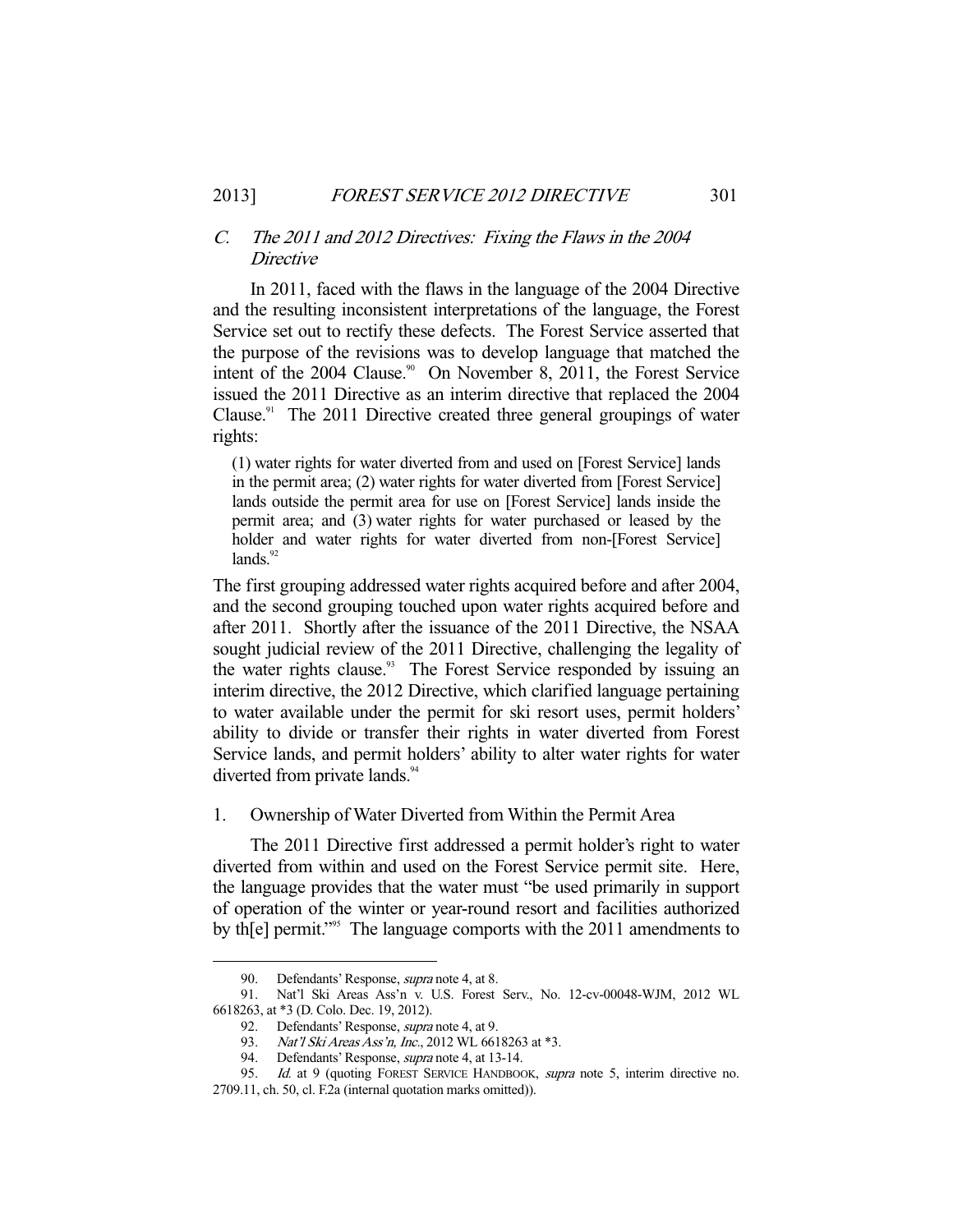the Ski Area Permit Act and allows for an expanded use of water rights beyond the former textual commitments to Nordic and Alpine skiing. The 2011 Directive also addressed water rights acquired before and after the 2004 Directive for water diverted from within and used in the permit area. For water rights acquired after June 2004, the permit holder must acquire such rights jointly with the United States with a right of survivorship or, if such a construct is not possible in the relevant state, as tenants in common.<sup>96</sup> To address previous concerns about the ability of a permit holder to sever her water right as a tenant in common, the Forest Service included language limiting the permit holder's ability to sever her ownership interest in the water right from the ski area. $97$  Water rights acquired before the 2004 Directive retained their same terms and conditions; the water rights remain with the permit holder if acquired in the name of the permit holder or if the permit terms are silent in regards to ownership, and the water rights remain with the Forest Service if acquired in the name of the United States.<sup>98</sup> Here, the Forest Service appeared to step back from its earlier assertion that the permit holder attained pre-2004 Directive water rights as agents of the United States.

2. Ownership of Water Diverted from Within a National Forest but Outside the Permit Area

 Next, the 2011 Directive addressed water diverted from Forest Service land outside of the permit area, clarifying a gray area in the 2004 Directive. Here, the Forest Service provided that the permit holder must first seek the proper special use permits as required under FLPMA, and if the water rights are acquired after November 2011, the water rights must be acquired in the name of the United States.<sup>99</sup> Additionally, the permit holder must use the water primarily to support its resort.<sup>100</sup> If the water right was acquired prior to November 2011, the previous permit terms apply and the permit holder may retain the water right if it is in her name.101 However, the Forest Service inserted language limiting the permit holder's ability to sever ownership in a water right, or to alter a previously approved use, without the express consent of the Forest Service in either scenario.<sup>102</sup>

<sup>96.</sup> Id.<br>97. Id.

*Id.* at 10.

 <sup>98.</sup> Id.

<sup>99.</sup> *Id.* at 10-11.

 <sup>100.</sup> U.S. FOREST SERV., supra note 95, ch. 50, cl. F.2.(b)(1).

 <sup>101.</sup> Defendants' Response, supra note 4, at 11.

 <sup>102.</sup> U.S. FOREST SERV., supra note 95, ch. 50, cl. F.2.b.(2).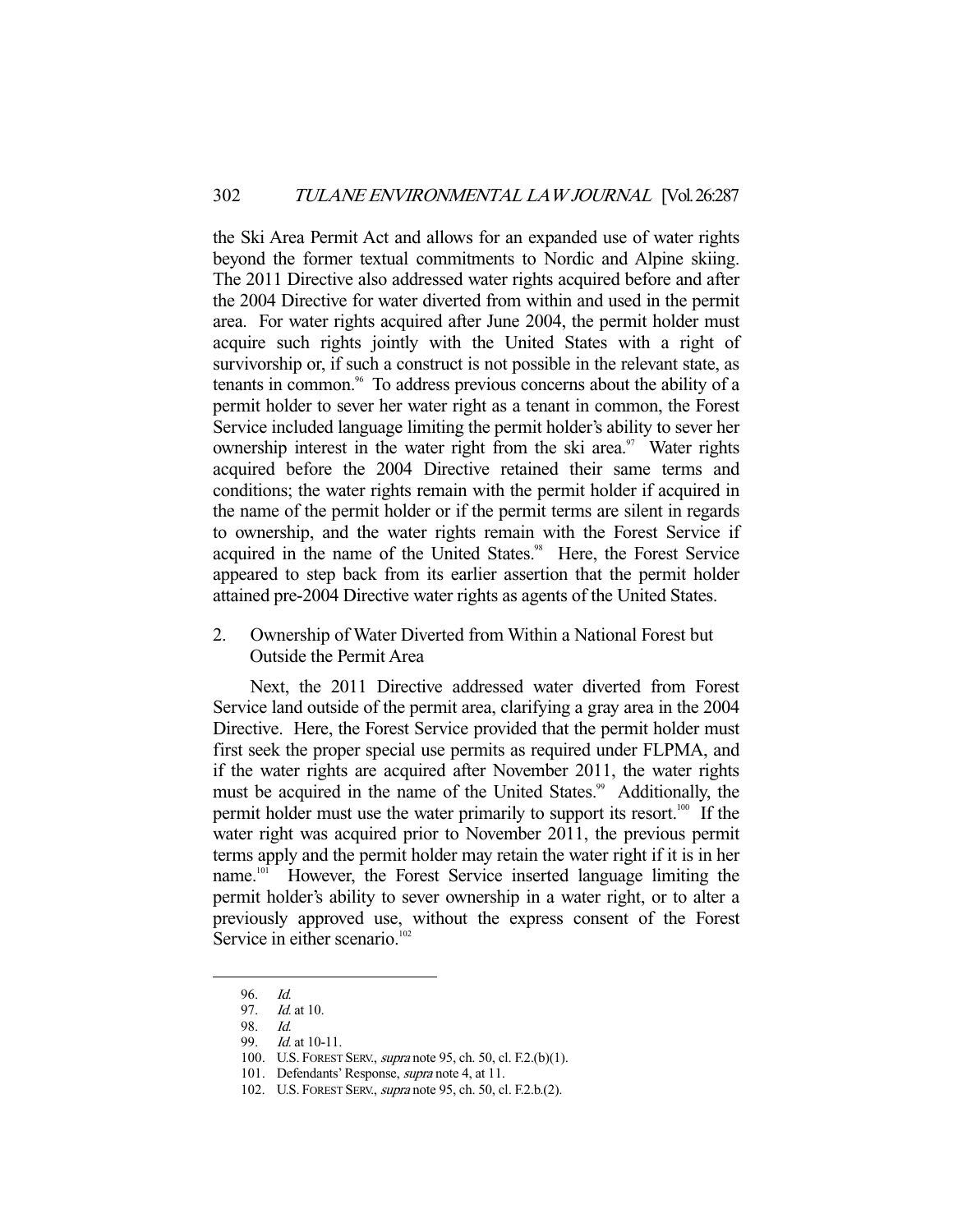#### 3. Ownership of Water Diverted from Outside a National Forest

 Finally, the 2011 Directive addressed water rights purchased or leased by the permit holder and water rights diverted from outside of Forest Service lands. Here, the permit holder retains sole ownership of previously purchased or leased water rights and of water rights diverted from outside Forest Service lands, presumably from private land or nonfederal land.<sup>103</sup> The Forest Service included this category to assuage concerns raised by the NSAA, and offered as an example in its response brief, that a hypothetical permit holder who purchased surface water rights on a river may change the point of diversion to a well in the permit area and retain sole ownership of the water right.<sup>104</sup> Similar to the two other groupings of water rights permits, the permit holder is also limited in her ability to sever or transfer ownership of the water right for the duration of the permit.<sup>105</sup> The relevant termination and revocation clauses also apply and stipulate that ownership of water diverted from outside Forest Service lands will transfer to the United States, or the permit holder may remove any diversion structures.<sup>106</sup>

## 4. Changes in the 2012 Directive

 As stated earlier, the NSAA challenged the 2011 Directive, and in response, the Forest Service issued the 2012 Directive to amend aspects of the 2011 Directive. The Forest Service maintained the core structure and intent of the 2011 Directive, but slightly altered the language in areas that were of serious concern to the NSAA. Language in the 2011 Directive was modified to clarify that the Forest Service will not take any action to impact the availability of water for winter and year-round resort activities authorized under the permit. $107$  Next, language was included to reinforce that a permit holder may divide or transfer an ownership interest in water diverted from Forest Service lands, or repurpose the water for a use other than ski area operations, with the express consent of the Forest Service.<sup>108</sup> Finally, the Forest Service modified the revocation and termination clause to allow permit holders with water rights from non-Forest Service lands to sever the water right if necessary and without the consent of the Forest Service.<sup>109</sup> Despite efforts to clarify the

<sup>103.</sup> Defendants' Response, *supra* note 4, at 11-12.

 <sup>104.</sup> Id.

 <sup>105.</sup> U.S. FOREST SERV., supra note 95, ch. 50, cl. F.2. c.(1)-(2).

 <sup>106.</sup> Id. ch. 50, cl. F.2.d.

<sup>107.</sup> Defendants' Response, *supra* note 4, at 13-14.

 <sup>108.</sup> Id. at 14.

 <sup>109.</sup> Id.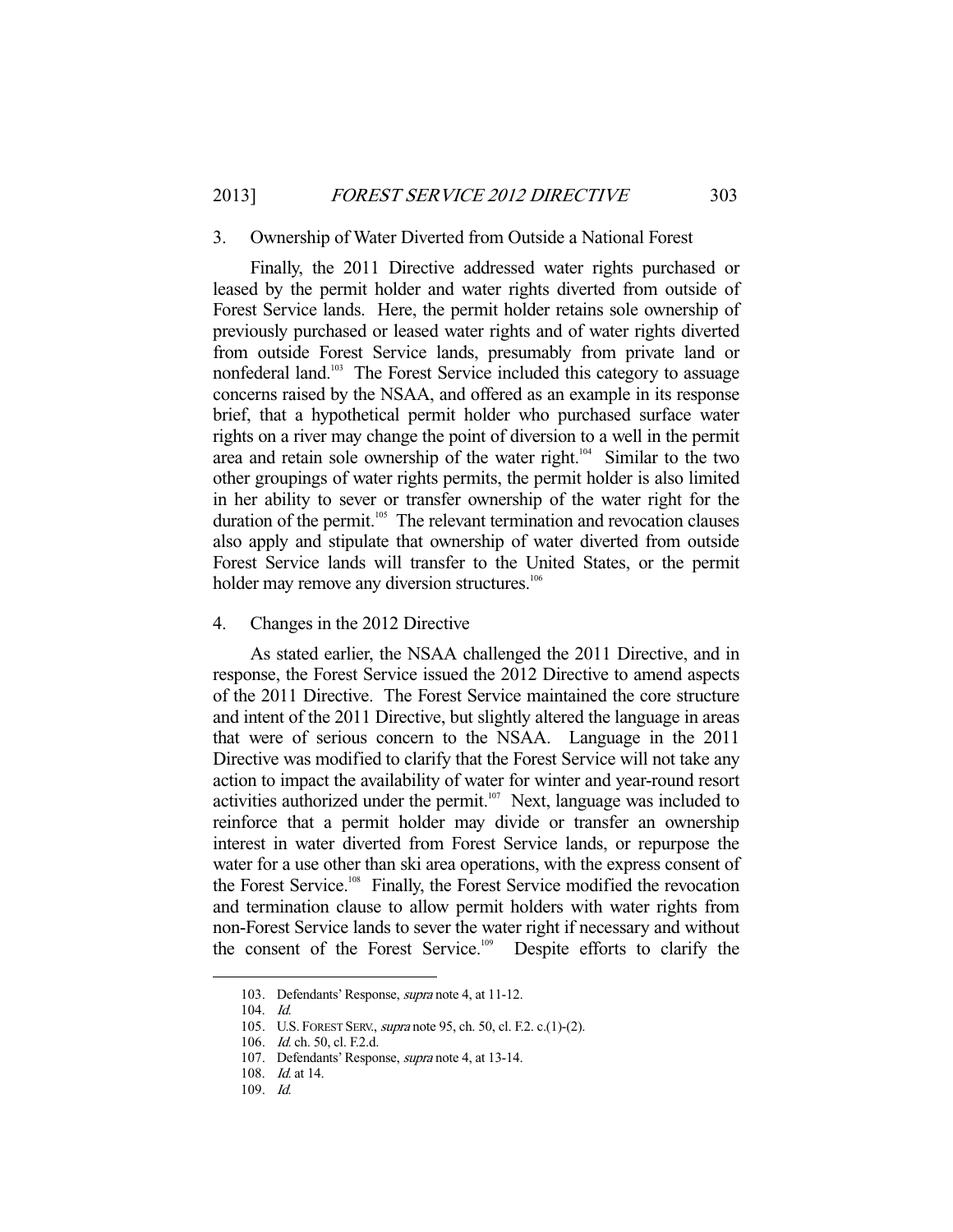language of the 2011 Directive, controversy will likely remain over a clause granting limited power of attorney to the United States, and a waiver of any claims against the United States for compensation for water rights removed or relinquished as a result of a permit termination.<sup>110</sup> The 2012 Directive is not perfect, but it is a step towards establishing a more thorough water rights policy that encapsulates the stated intent of the Forest Service to ensure water rights attained for permit objectives remain with the public lands. The new policy is also more nuanced, reasonably fair to both sides, and applies to the three primary scenarios in which water rights will be acquired for use on a ski resort. Such a thorough water rights policy is necessary and beneficial for both the Forest Service and NSAA members. The Forest Service will be able to consistently implement a more coherent policy, and the relevant ski resorts will benefit from regulatory consistency.

## IV. THE 2012 DIRECTIVE: MARRED BY PROCEDURAL FLAWS BUT SUBSTANTIVELY SOUND

 The Forest Service's efforts to amend its water rights policy in the Ski Area Permit Act were hampered by procedural shortcomings, and such a change in policy should rightly be subjected to public notice and comment. However, the 2012 Directive in its current form will likely survive if challenged on substance. One can assume the current clauses pertaining to the power of attorney and waiving of claims against the United States might undergo slight alterations after public comment, but the core of the 2012 Directive should remain valid. Congress began a necessary process of clarifying and modernizing ski area permit policy in enacting the Ski Area Permit Act in 1986 and by further amending the Ski Area Permit Act via the Ski Area Recreational Opportunity Enhancement Act of 2011. The Forest Service followed this trend in forming the 2011 and 2012 Directives. Water rights policy in the Ski Area Permit Act was often unclear and not uniformly enforced, likely because of these ambiguities. If current trends continue and winter precipitation declines and triggers an increase in demand for artificial snow, ski resorts and the Forest Service will need a clear and consistent water rights policy as the acquisition of water becomes even more pivotal

 <sup>110.</sup> See Nat'l Ski Areas Ass'n v. U.S. Forest Serv., No. 12-cv-00048-WJM, 2012 WL 6618263, at \*3 (D. Colo. Dec. 19, 2012). The permits grant a limited power of attorney to the United States so that the Forest Service can execute any necessary transfer of water rights, and the other waives any claims against the United States for the compensation of any water rights that are "transferred, removed, or relinquished as a result of revocation or termination of [a] permit." U.S. FOREST SERV., supra note 95, ch. 50, cl. F.2.e-.f.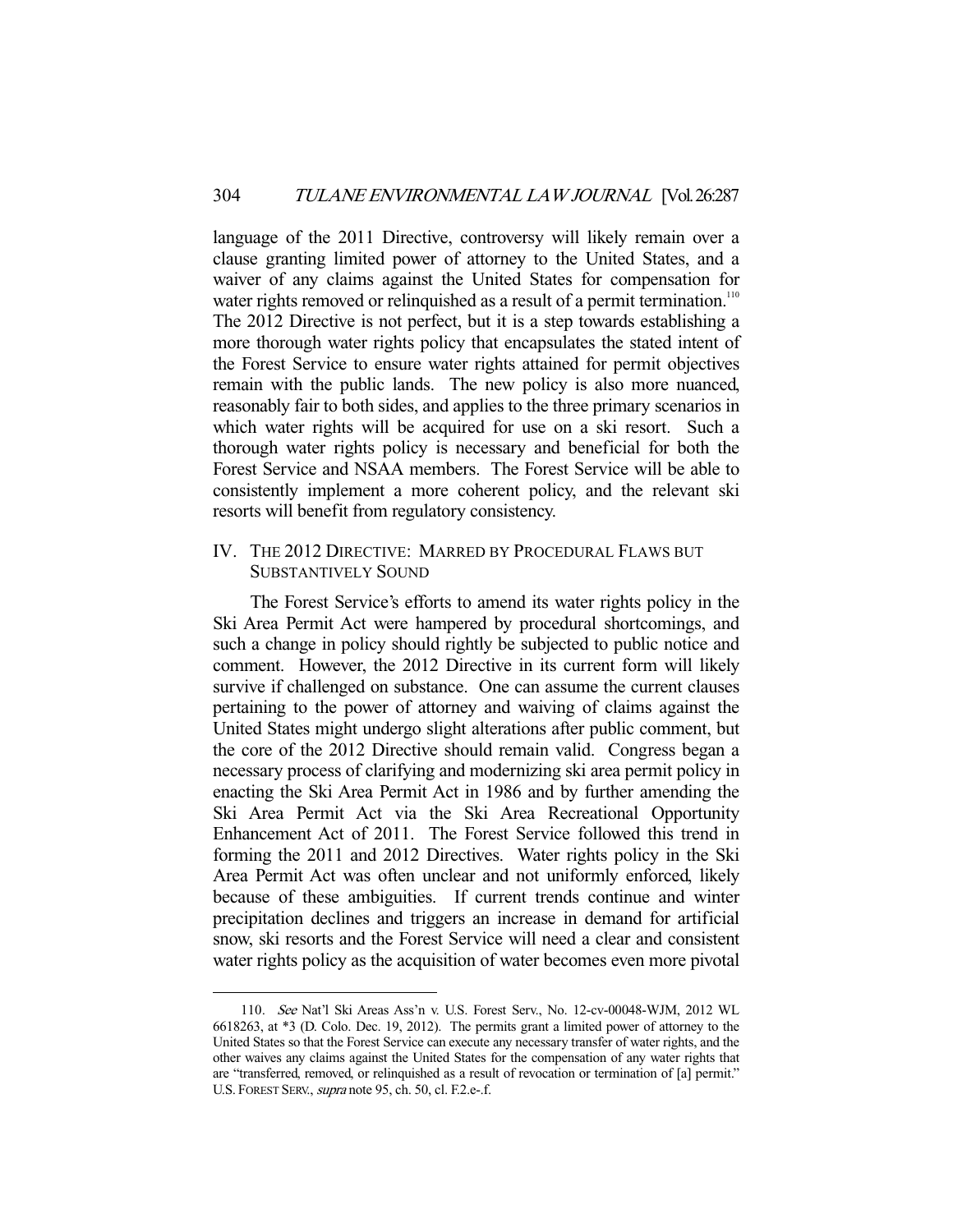to the successful operation of a ski resort. The Forest Service started a necessary revisionary process in enacting the 2011 and 2012 Directives. While select aspects remain objectionable, the terms and conditions associated with the groupings of water rights outlined in the 2012 Directive should remain in subsequent rulemaking addressing water rights under the Ski Area Permit Act.

#### A. Forest Service Authority

In the NSAA's opening brief in *National Ski Areas Ass'n v. U.S.* Forest Service, the organization challenged the Forest Service's statutory authority to stipulate that permit holders acquire joint ownership in water rights as a condition of a permit.<sup>111</sup> The NSAA recognizes the Forest Service's authority to impose terms and conditions on permits, but the organization believes this does not extend to requiring joint ownership of water rights as a permit term without an express textual commitment in the regulation.<sup>112</sup> However, this argument likely would not survive a substantive challenge. While the NSAA may assert a need for a clear textual commitment, the United States has a strong argument that such power over permit terms and conditions is implied.

 The primary source of Forest Service authority over federal lands is the Property Clause of the United States Constitution. The Property Clause stipulates that Congress "shall have Power to dispose of and make all needful Rules and Regulations respecting the Territory or other Property belonging to the United States."<sup>113</sup> The Organic Act was the first to grant the Forest Service the authority to promulgate rules and regulations necessary to control the "occupancy and use" of national forests.114 The authority vested in the Forest Service is reiterated in other land management acts, such as MUSYA, which charges the Secretary of Agriculture with developing and administering the national forests under the multiple use mandate and, most importantly, under the Ski Area Permit Act, in which the Forest Service is required to issue permits for ski area development with "reasonable terms and conditions as the Secretary deems appropriate."<sup>115</sup> Here, the permit conditions outlined by the Forest Service can be viewed as an extension of its ability to control

 <sup>111.</sup> Opening Brief of National Ski Areas Ass'n, Inc. at 3, Nat'l Ski Areas Ass'n, 2012 WL 6618263.

 <sup>112.</sup> Id. (citing 36 C.F.R. § 251.56(a) (2012)).

 <sup>113.</sup> U.S. CONST. art. IV, § 3, cl. 2.

 <sup>114.</sup> Nat'l Ski Areas Ass'n, 2012 WL 6618263, at \*4 (quoting 16 U.S.C. § 551 (2006) (internal quotation marks omitted)).

 <sup>115.</sup> Id. (quoting 16 U.S.C. §§ 528-531 (2006); 16 U.S.C. § 497b(b)(7) (2006) (internal quotation mark omitted)).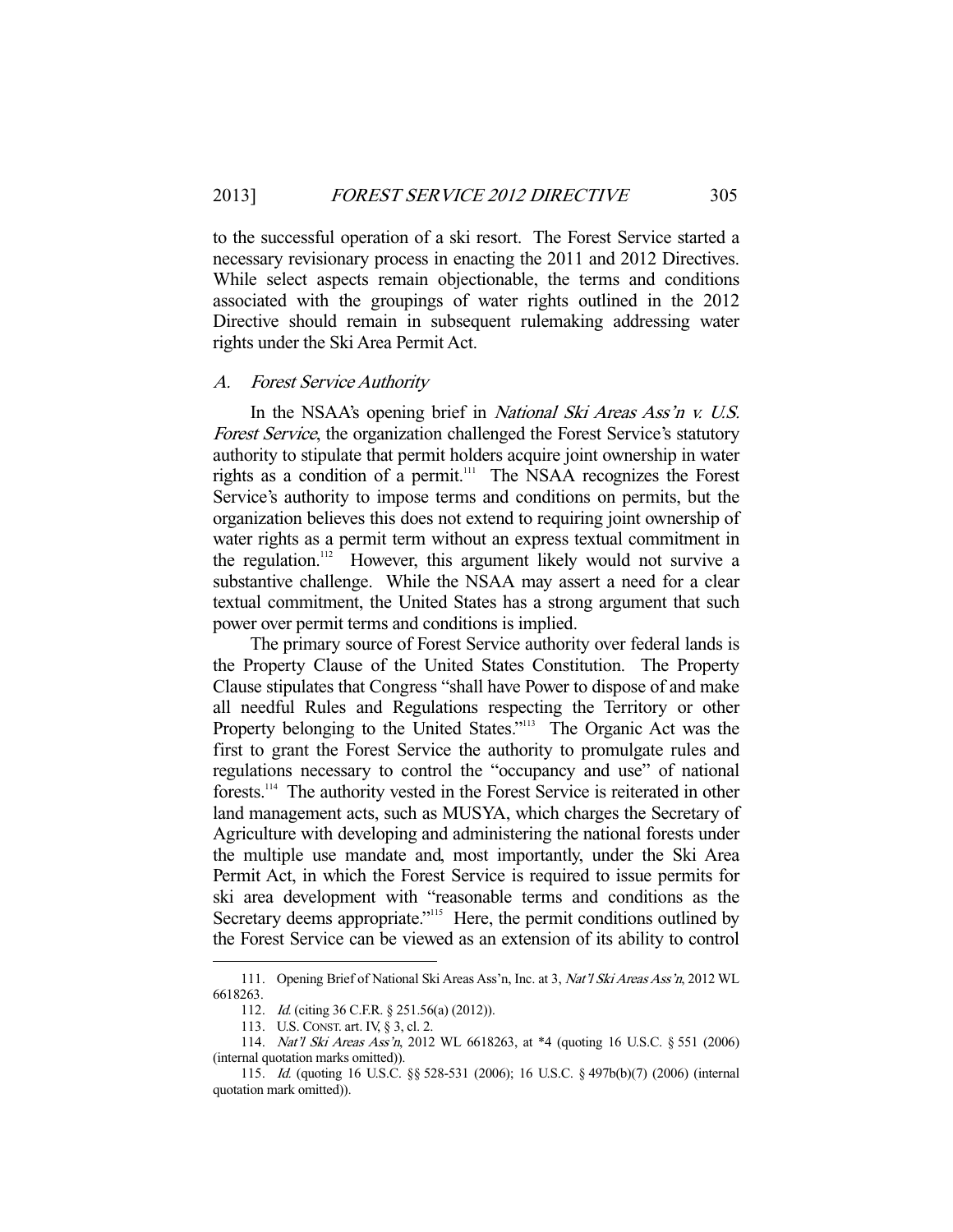access to the national forests and impose reasonable permit conditions in meeting its multiple use mandate. Given the broad mandate of the Forest Service, as well as the fact that the imposition of reasonable permit conditions is a part of that mandate, one could argue that the right to ask permit holders to acquire water rights in the name of the United States, or as joint owners with the United States, is an implied authority of the Forest Service.

 Federal and state judiciaries recognize that the Forest Service is vested with broad discretionary authority over the use and occupation of national forest land. In its response brief in *National Ski Areas Ass'n*, the Forest Service cites a long list of case precedent affirming the Forest Service's authority to regulate the use of national forest land by imposing permit conditions.116 One of the earliest cases to set out this policy originated from a grazing dispute in Colorado. In Light v. United States, the defendant was alleged to have allowed some of his herd to graze on a federal forest reserve (now a national forest) without the proper permits.117 The defendant challenged the validity of the federal forest reserve, claiming it conflicted with Colorado law.118 The court rejected the defendant's argument and, citing the Property Clause, asserted that Congress, as a proprietor of federal lands, retains the authority to "prohibit absolutely or fix the terms on which its property may be used."<sup>119</sup> Shortly after the *Light* decision, the Supreme Court reaffirmed the United States' control over federal land and the government's capacity to attach conditions to use of the land. In Utah Power & Light Co. v. United States, a defendant utility company built dams, water diversions, and transmission lines on federal land without the permission of the United States.<sup>120</sup> The defendants contested the power of the U.S. government to regulate such lands, and the Court again struck down the challenge, citing the Property Clause, and asserted that the federal government retains the power to control the occupation and use and "prescribe the conditions upon which others may obtain rights in them."<sup>121</sup> Additionally, in *Elko County Board of Supervisors v.* Additionally, in Elko County Board of Supervisors v. Glickman, the United States District Court for the District of Nevada upheld the Forest Service's power to impose reasonable conditions on

 <sup>116.</sup> Defendants' Response, supra note 4, at 27-30.

 <sup>117. 220</sup> U.S. 523, 525 (1911).

<sup>118.</sup> *Id.* at 526-27.

<sup>119.</sup> *Id.* at 536-37.

 <sup>120. 243</sup> U.S. 389, 402-03 (1917).

<sup>121.</sup> *Id.* at 403-05.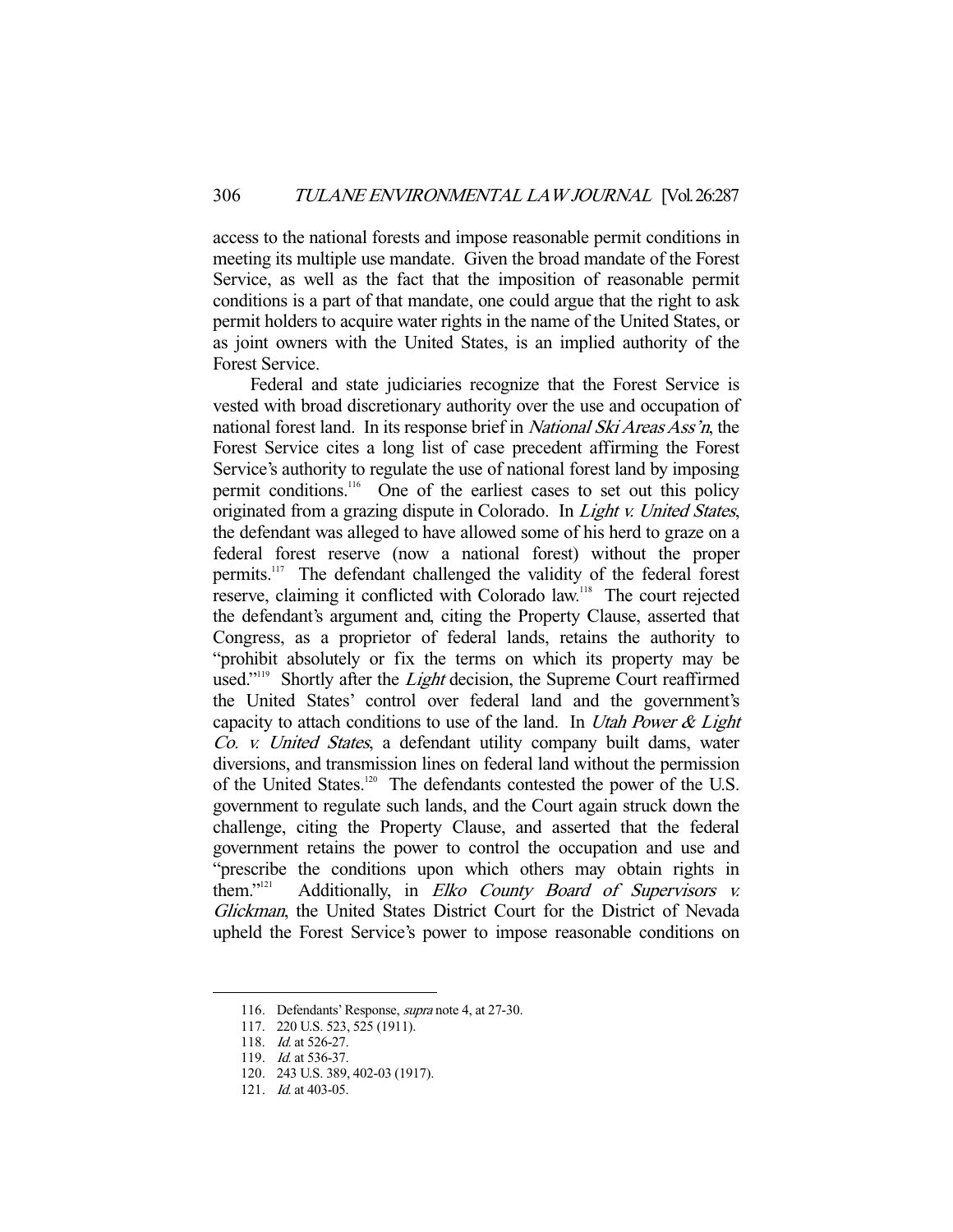ranchers' water diversions that originate from and run through Humboldt National Forest to the ranchers' private land.<sup>122</sup>

Similar to the Government's position in *Light* and *Utah Power &* Light, the government in *National Ski Areas Ass'n* contended that the Forest Service is acting within its capacity as a sovereign proprietor when administering Ski Area Permits and granting permit holders access to the national forests. Also, like the permit conditions imposed on the rancher in Elko County Board of Supervisors, the permit conditions imposed by the Forest Service on ski resorts operating in national forests fall within the Forest Service's authority to impose reasonable conditions on parties seeking water diversions from within Forest Service lands. Provided with such binding and persuasive precedent, it is foreseeable that a federal court would consider the permit conditions outlined in the 2012 Directives to fall within the Forest Service's discretionary authority to impose reasonable conditions on the occupation of federal lands.

## B. The Forest Service as the Sovereign Proprietor

 The NSAA won the first battle against the 2012 Directive, but the NSAA and others may not be successful if they push to challenge a form of the 2012 Directive on substance. Under the two-step inquiry outlined in Chevron v. Natural Resources Defense Council, when a court reviews an agency's construction of a statute it administers, the court first examines whether the intent of Congress is clear, and if the congressional intent is ambiguous as to the issue at hand, the court then examines whether the agency's analysis is based on a "permissible construction of the statute."<sup>123</sup> At step two in the *Chevron* inquiry, courts must defer to any reasonable interpretation of an administrative agency.<sup>124</sup> The NSAA asserts that absent express language referencing water rights, the phrase "reasonable terms and conditions" in the Ski Area Permit Act does not include the authority to impose conditions related to water rights.<sup>125</sup> Here, the NSAA contends that "reasonable" does not include the ability to develop permit conditions that infringe on a state's traditional authority over water rights.126 While the NSAA is correct that Congress failed to provide specific language pertaining to water rights, such an omission

 <sup>122. 909</sup> F. Supp. 759, 760, 763-64 (D. Nev. 1995) (upholding the Forest Service's authority to impose reasonable conditions even when the rights were acquired prior to the creation of the Humboldt National Forest).

 <sup>123. 467</sup> U.S. 837, 842-43 (1984).

 <sup>124.</sup> KEITH WERHAN, PRINCIPLES OF ADMINISTRATIVE LAW 333 (2008).

<sup>125.</sup> Opening Brief of National Ski Areas Ass'n, Inc., *supra* note 111, at 35-37.

 <sup>126.</sup> Id. at 36.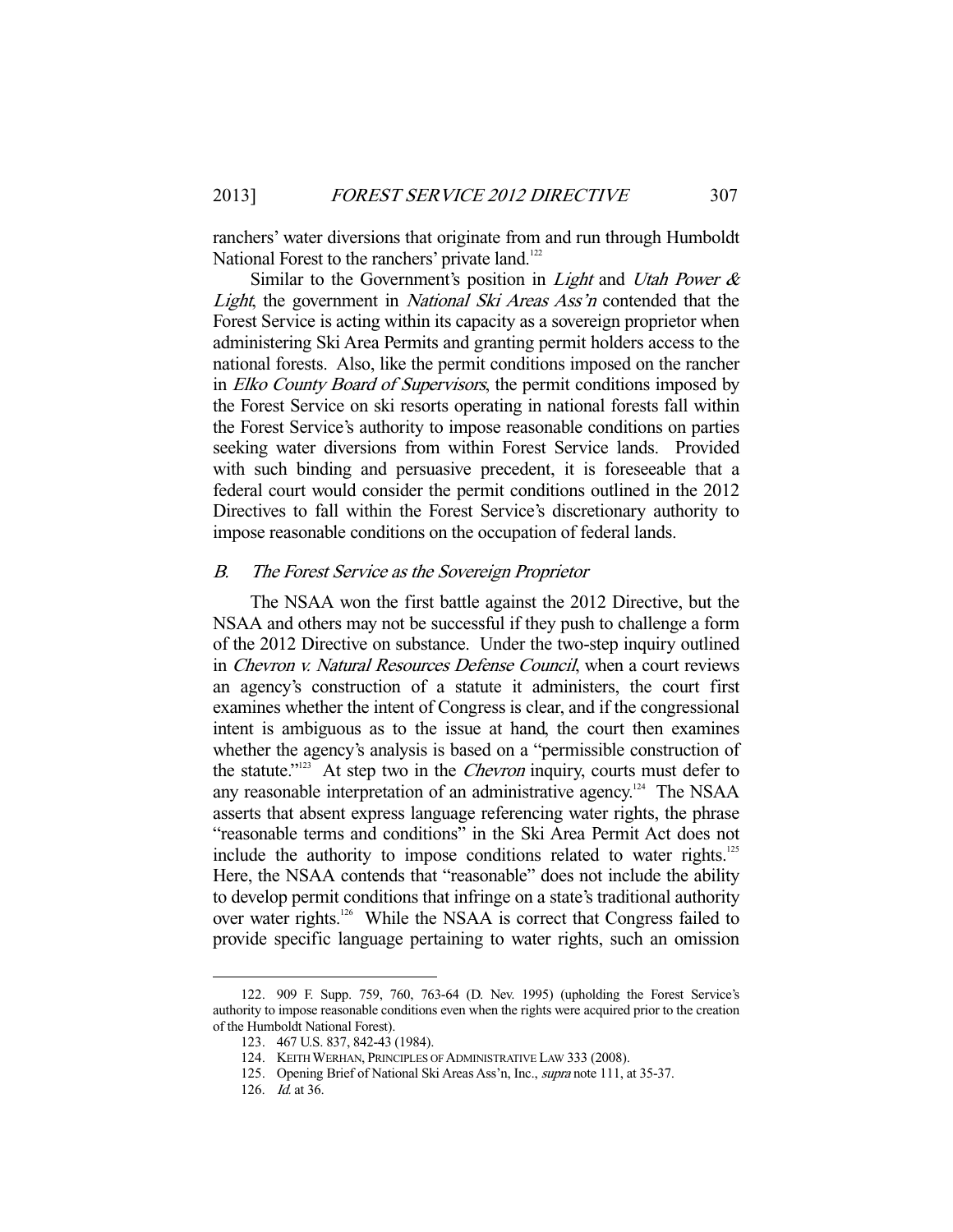could speak to Congress's ambiguous intent and trigger an examination under the second step of *Chevron*. Here, one could contend that the permit conditions of the 2012 Directive are a reasonable extension of the Forest Service's ability to control the use and occupancy of national forests. Further, one could argue that the permit conditions are inherently reasonable because a permit holder retains a right to petition the Forest Service for a change.<sup>127</sup> Provided the amount of deference a court must afford the Forest Service's interpretation of the Ski Area Permit Act, the terms of the 2012 Directive would likely withstand a substantive challenge.

 Given that a ski area permit is needed to maintain the vitality of a ski resort and the diversions necessary to acquire the water, such deference to the Forest Service cannot be ignored by the NSAA. Additionally, if the Forest Service so chooses, it could exercise the discretionary authority afforded to it under the Property Clause to make life difficult for NSAA and other permit seekers on national forest lands, possibly denying them the ability to satisfy the "beneficial use" requirement under the prior appropriation doctrine. Courts have upheld the Forest Service's discretionary power to deny a permit under the Ski Area Permit Act and usually conduct a narrow review of such decisions.<sup>128</sup> In such a deferential judicial climate, the NSAA and others would be well-advised to act as a partner in contract with the Forest Service rather than an adversary in court.

## 1. The Ski Area Permit as a Contract

 The Forest Service and ski resorts may easily be viewed as codevelopers in contract under a Ski Area Permit, and the water rights clauses in the 2012 Directive as reasonable conditions attached thereto. Select courts have viewed the terms of a Ski Area Permit as language in a contract.129 Under such a construct, a court would analyze the terms and conditions of a Ski Area Permit as a contract to determine whether the

 <sup>127.</sup> See U.S. FOREST SERV., supra note 95, ch. 50, cl. F.2.a.(3)-.b.(2).

 <sup>128.</sup> See Sabin v. Berglund, 585 F.2d 955, 957 (10th Cir. 1978). The court upheld the Forest Service's rejection of a ski area permit and stating in part:

It should be pointed out also that the Secretary in administering these federal lands is representing the interest of the United States as a proprietor. This, as well as the broad terms of the statute, enhances the power and authority of the Secretary on behalf of the government to manage in the interest of the government and in the interest of all of the people. The nature of the duties that are being performed tends to show that the review of the Secretary's decision, insofar as it is a value judgment, tends to be narrow.

<sup>129.</sup> See, e.g., Meadow Green-Wildcat Corp. v. Hathaway, 936 F.2d 601 (1st Cir. 1991).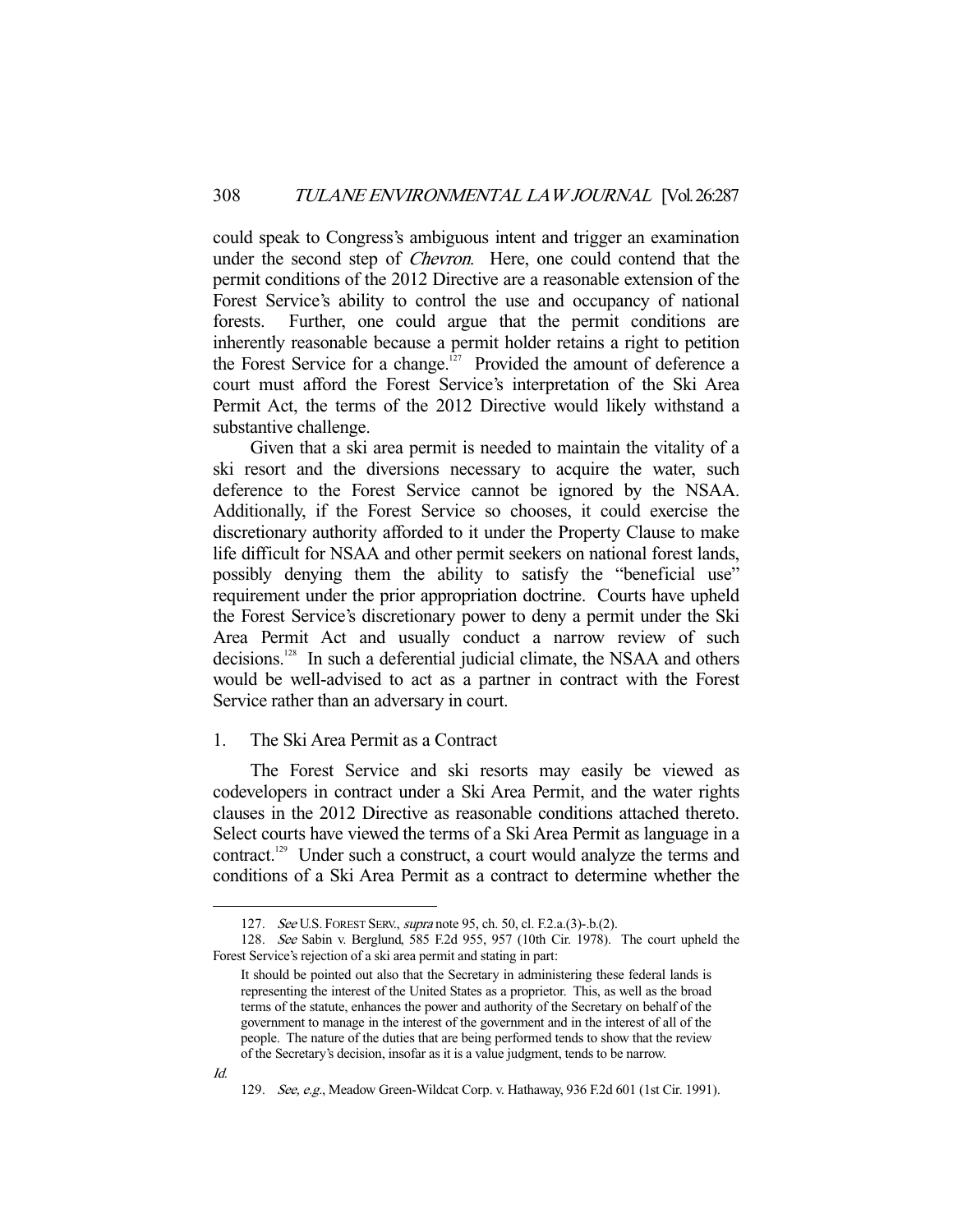terms relevant to water rights ownership are "reasonable."130 In the language of the 2012 Directive, the permitted ski resort is viewed as an "agent" of the United States, and any water rights acquired are for the mutual benefit of the permittee and the United States.<sup>131</sup> Under such an analytical approach, courts could view the water rights clauses in the 2012 Directive as reasonable terms and conditions of a contract between two parties developing a portion of a national forest. Here, the applicant ski resort supplies the relevant facilities and capital, and the Forest Service provides the lands, access to water where appropriate, and longterm exclusive access to the national forest lands for the uses allowed under the permit. In such a scenario, it would be entirely appropriate for the Forest Service to attach limiting conditions on how water rights are acquired and used, provided that the applicant fully agrees to the terms. While the ski resort applicant is not on equal footing with the Forest Service in negotiating access to national forest land, ski resorts should accept this as a necessary cost when conducting business in a national forest. The ski resort also benefits from the reasonably secure long-term access and consistent terms and conditions.

 Federal courts have taken this approach and treated Ski Area Permits as contracts when the terms and conditions of the permit are under review. In Meadow Green-Wildcat Corp. v. Hathaway, the United States Court of Appeals for the First Circuit viewed a Ski Area Permit as a contract in analyzing the language of the permit because of the lengthy and detailed terms and conditions, the guaranteed security and access provided to facilitate investment, and the specific legal obligations of the parties.<sup>132</sup> The United States Court of Federal Claims took a similar approach in Son Broadcasting, Inc. v. United States in examining the language of a special use permit for a telecommunications firm building a broadcast tower in a national forest.133 There, the court viewed the permit as a contract given the relative exclusivity it granted the permit holder, the long-term security of the agreement, and the terms that bound both parties.<sup>134</sup> One could argue that the Ski Area Permit is not truly a contract because of the revocation and termination clauses contained in the permit conditions.<sup>135</sup> Here, a party could allege that no reasonable person would sign on to a contract where the Forest Service is given

 <sup>130. 16</sup> U.S.C. § 497b (b)(7) (2006).

<sup>131.</sup> FOREST SERVICE HANDBOOK, *supra* note 5, interim directive no. 2709.11 ch. 50, cl. F.2 (2012).

 <sup>132. 936</sup> F.2d at 604.

 <sup>133. 52</sup> Fed. Cl. 815, 817, 823 (Fed. Cl. 2002).

 <sup>134.</sup> Id. at 823-24.

<sup>135.</sup> See U.S. FOREST SERV., supra note 95, ch. 50, cl. F.2.d.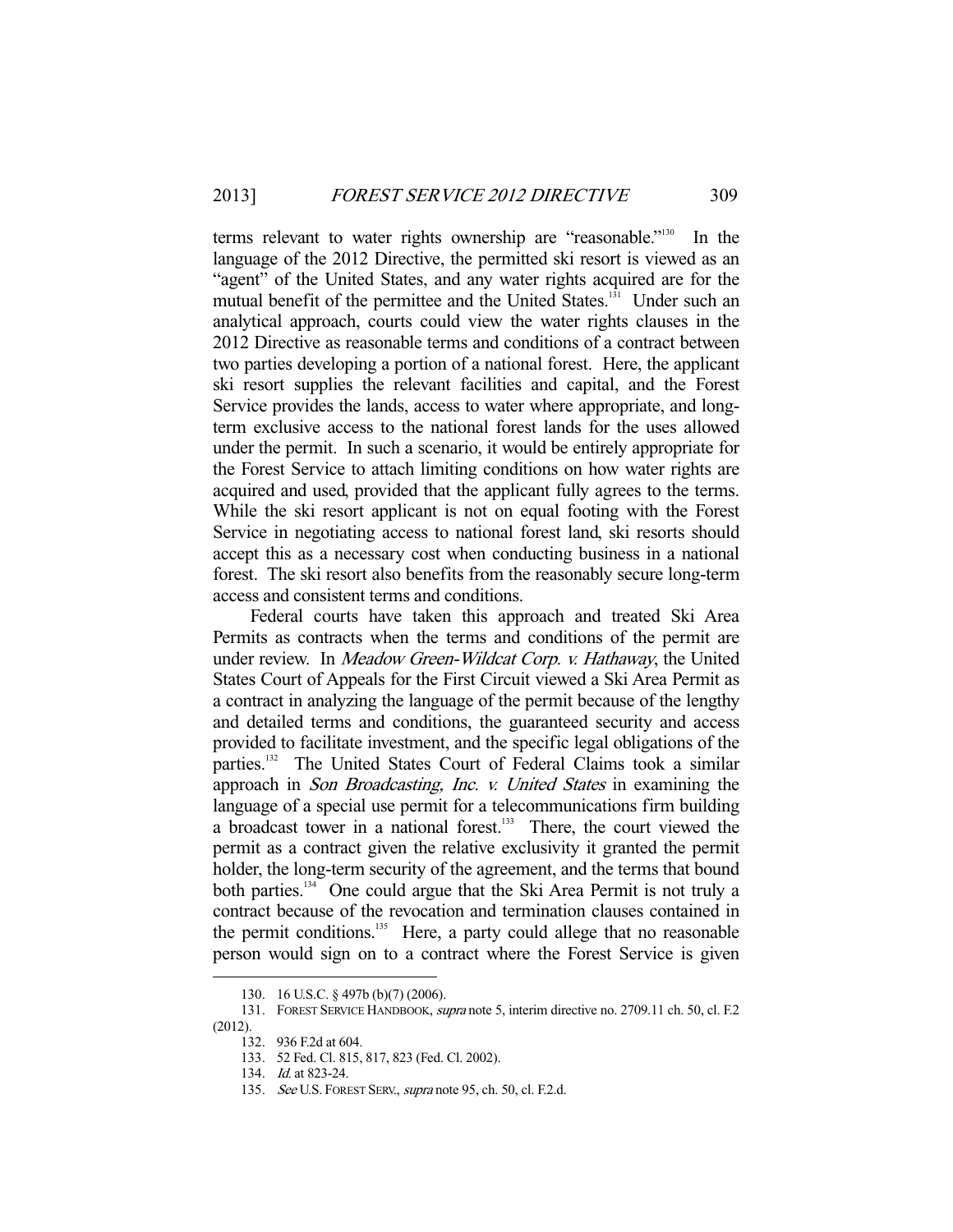unfettered authority to terminate the contract if select terms and conditions are not met to its satisfaction. However, the court in Meadow Green-Wildcat Corp. addressed such concerns and stated that "[A] contract that one party may terminate for specified reasons is no less a contract."<sup>136</sup>

 State courts take a similar approach and tend to characterize the United States as either a landlord or coapplicant when a party attains water rights on federal lands under state law. Under Idaho state law, a landlord may retain an interest in a water right if a tenant acquired the water right as an agent of the landlord.<sup>137</sup> Here, the United States has a strong argument that under the 2012 Directive, when a joint application is required, the United States is acting within its capacity as a landlord and the permit seeker is merely a tenant on the land. In such a scenario, a permit holder could be viewed as an agent of the United States. In its response brief, the Forest Service also cited a Colorado Water Court ruling allowing the United States to be a coapplicant for a water right because the United States owned the lands where the diversion structure would be located and where the water would be put to beneficial use.<sup>138</sup> In the view of the Colorado Water Court, the Forest Service and an applicant are conceivably joint developers and likely co-owners of the water right.<sup>139</sup> The Forest Service provides the access to the land, the ski resort provides the necessary capital and facilities, and the Ski Area Permit is the contract that binds the parties. Given that a federal court will analyze the Ski Area Permit terms and conditions under the deference afforded the Forest Service under Chevron, and possibly as language in a contract, it is likely that the water rights language in the 2012 Directive would withstand a substantive challenge.

#### 2. Possibility To Deny Beneficial Use

 Another concern for NSAA members and ski resorts applying for a Ski Area Permit is the Forest Service's ability to deny access to federal lands and possibly inhibit a permit holder's fulfillment of the beneficialuse condition of a water right. As stated previously, a necessary component of perfecting a water right is proving that the water is used for

 <sup>136. 936</sup> F.2d at 604 (citing E.ALLAN FARNSWORTH,CONTRACTS § 2.14 (1982)).

 <sup>137.</sup> See Joyce Livestock Co. v. United States, 156 P.3d 502, 519 (Idaho 2007).

 <sup>138.</sup> Defendants' Response, supra note 4, at 39-40 (citing Concerning the Application for Conditional Water Rights and Plan for Augmentation for Copper Mountain, Inc., Case No. 04CW151 (Colo. Water Div. 5 Jan. 26, 2005)).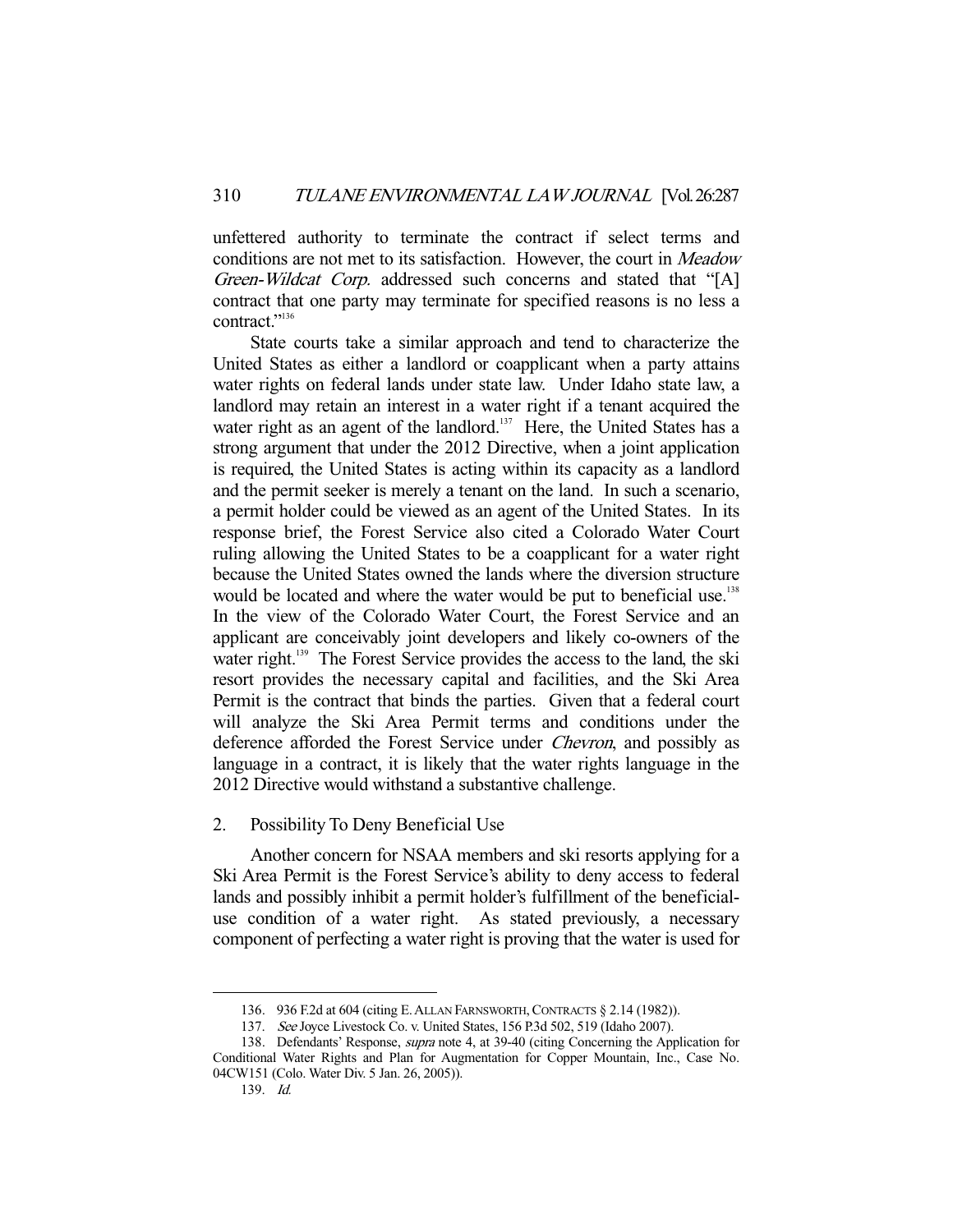a beneficial use and that the beneficial use is continuous.<sup>140</sup> Within each grouping of water rights, the permit holder is allowed to retain sole ownership in the right if acquired before 2004 in the name of the permit holder, or if acquired before November 2011 in the name of the permit holder and diverted from national forest land outside the permit area, or if the water is diverted from lands outside Forest Service jurisdiction. Under FLPMA, those seeking to place a structure for the diversion or transportation of water must first acquire a permit with the Forest Service.<sup>141</sup> While the possibility of such an occurrence is remote, the Forest Service could conceivably wield its powers as a sovereign proprietor to deny permit holders the permits necessary to bring water to the permit area and compromise the permit holder's ability to meet the continuous beneficial use requirement. Such a scenario could arise through the Forest Service's ability to issue "stop orders" on any unauthorized activity within national forest lands.<sup>142</sup> The United States Court of Appeals for the Tenth Circuit upheld the validity of a Forest Service stop order when a permit holder deviated from the original water diversion plan in a national forest, even when the permit holder acquired a vested water right with the state. $143$  Such a delay in a project could inhibit the ability of a Ski Area Permit holder to maintain the beneficial use component of an appropriated water right. While an extreme example, the Forest Service does have regulatory tools at its disposal that could make life difficult for a ski resort operation. In such a context, an NSAA member or ski resort seeking a permit is wise to work together with the Forest Service. While a permit holder under the Ski Area Act must agree to some concessions, the language of the 2012 Directive still affords permit holders the opportunity to seek modifications in the permit terms.

## V. CONCLUSION: A PATH TO BETTER POLICY

 The 2012 Directive is rightly going back to the Forest Service for the needed public notice and comment procedures.<sup>144</sup> However, the core of the 2012 Directive should remain intact. The Forest Service began a necessary process in 2011 to rectify shortcomings in the water rights

<sup>140.</sup> TARLOCK, *supra* note 34, § 5:66.

 <sup>141. 43</sup> U.S.C. § 1761 (2006); 36 C.F.R. § 251.53 (2012).

 <sup>142.</sup> See 36 C.F.R. § 261.10(a).

 <sup>143.</sup> City & County of Denver v. Bergland, 695 F.2d 465, 480-82 (10th Cir. 1982).

 <sup>144.</sup> Jason Blevins, Forest Service Begins Public Vetting of New Ski Area Water Rights Rule, DENVERPOST.COM (Jan. 29, 2013), http://www.denverpost.com/breakingnews/ci\_22475799/ forest-service-begins-public-vetting-new-ski-area.